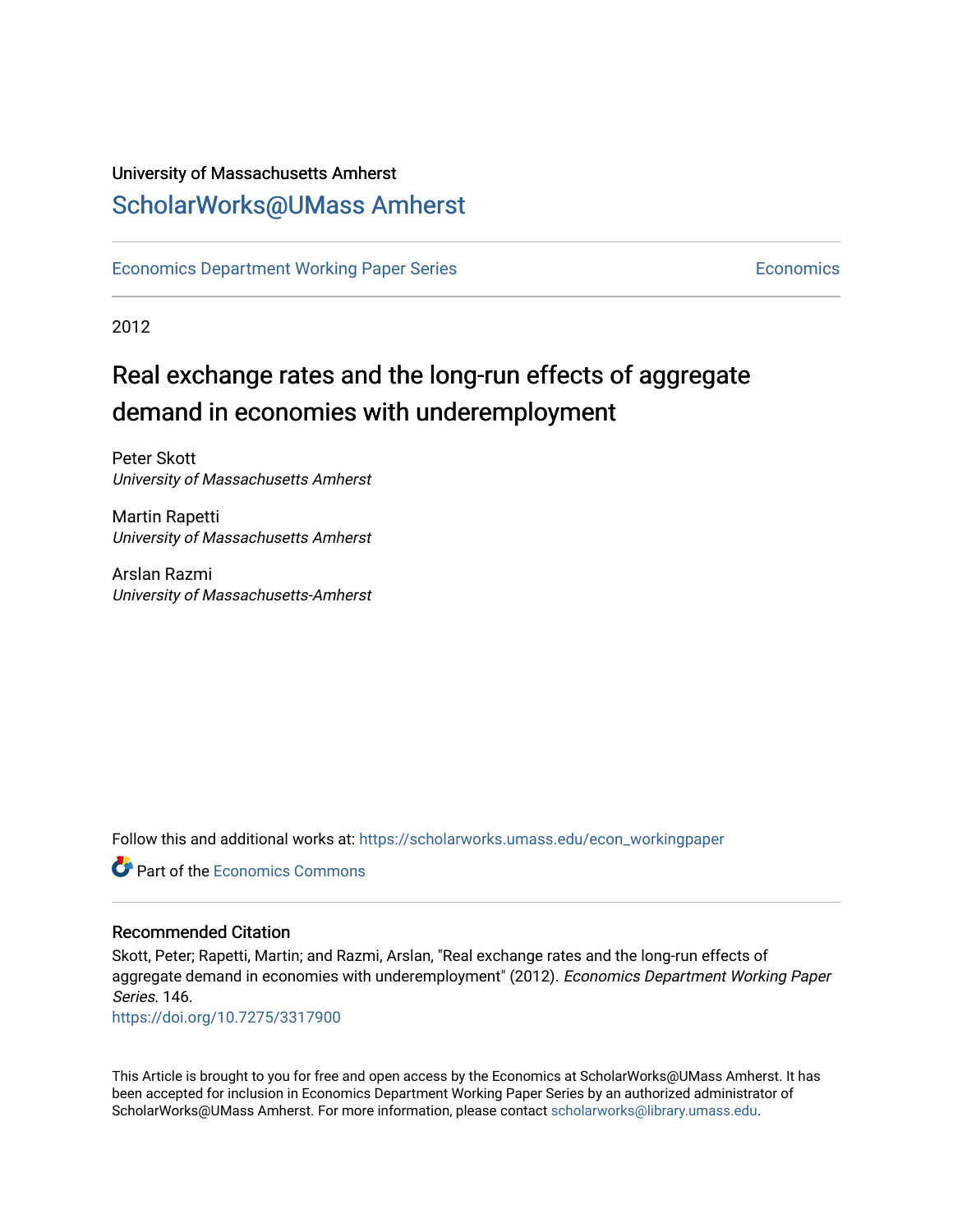# **DEPARTMENT OF ECONOMICS**

# **Working Paper**

# **Real exchange rates and the long‐run effects of aggregate demand in economies with underemployment**

By 

Peter Skott Martin Rapetti Arslan Razmi

Working Paper 2012-06



# **UNIVERSITY OF MASSACHUSETTS AMHERST**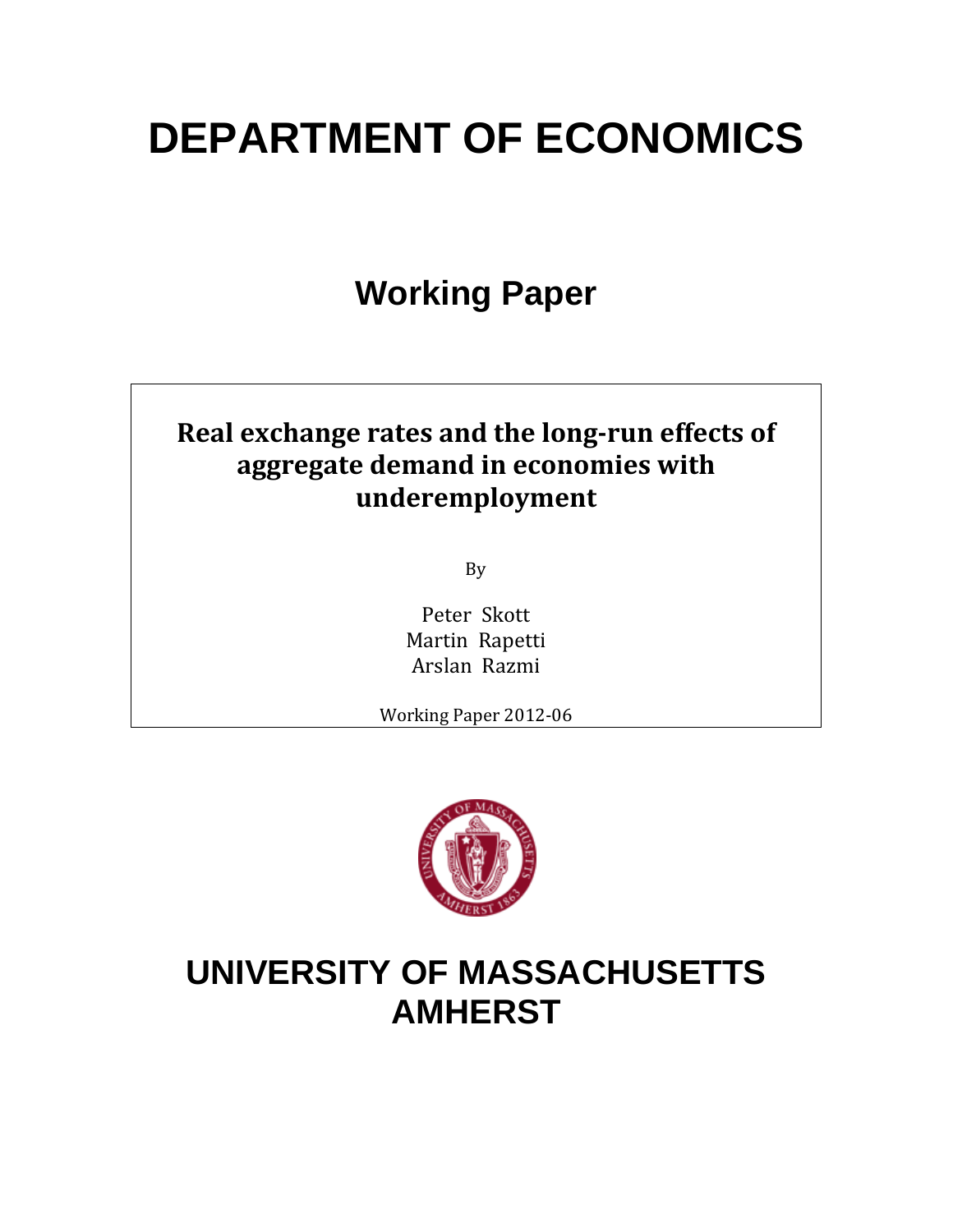# **Real exchange rates and the long-run effects of aggregate**  demand in economies with underemployment<sup>1</sup>

by

Peter Skott,<sup>2</sup> Martin Rapetti<sup>3</sup> and Arslan Razmi<sup>4</sup>

#### **Abstract**

Successful economic development to a large extent derives from the mobilization of underemployed resources. Demand policy can play an important role. It is critical, however, to consider balance of payments constraints and to ensure an expansion of investment in the modern sector. A combination of investment promotion and exchange rate intervention may be required to achieve these goals.

JEL codes: F43, O11, O41

Key words: exchange rate, balance of payments, economic growth, inflation, aggregate demand, two-sector model

## 1 Introduction

Massive underemployment characterizes most developing countries, giving governments a strong temptation to adopt expansionary fiscal and monetary policies. In addition to any direct popularity effect of the specific measures, these policies boost employment and growth in the short run. But the boom may be short-lived and followed by economic crisis; Latin America offers numerous examples of this pattern. These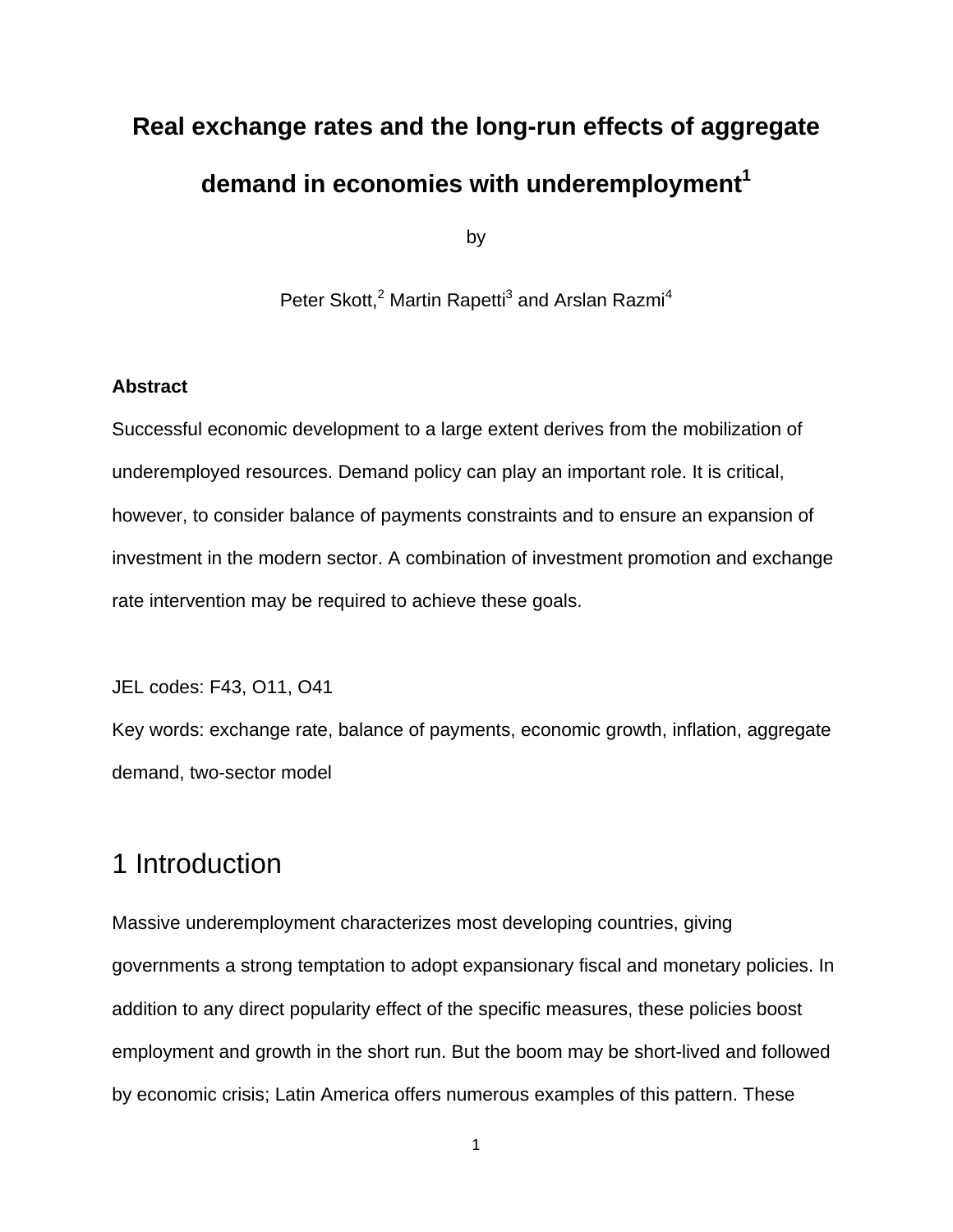examples carry important lessons: aggregate demand is important, but the mobilization of underemployed resources must take into account balance of payments constraints and ensure an expansion of investment in the modern sector. A combination of investment promotion and exchange rate intervention may be needed to achieve these goals

Section 2 discusses the recent literature on the real exchange rate (RER) and the channels through which it may affect economic development. The channels are not necessarily mutually exclusive, but to keep the formal argument in section 3 as simple as possible, we leave out external increasing returns and other imperfections that may produce a link between the RER and economic growth. Our focus is on aggregate demand and the balance-of-payments. Section 4 uses Latin American episodes of growth and crisis to illustrate the theoretical argument. Section 5 concludes.

## 2 Channels

As pointed out by Eichengreen (2007), the recent literature has devoted substantially more effort to documenting the positive association between RER levels and economic growth than to understanding the channels through which the relationship between these two variables operates. In principle, an acceleration of per capita growth can come from an increase in capital accumulation or productivity growth. Following Montiel and Serven (2009), we call the former the 'capital accumulation channel' and the latter the 'productivity channel'. Explanations within the productivity channel typically rely on some source of increasing returns to scale; within the other group, we find two types of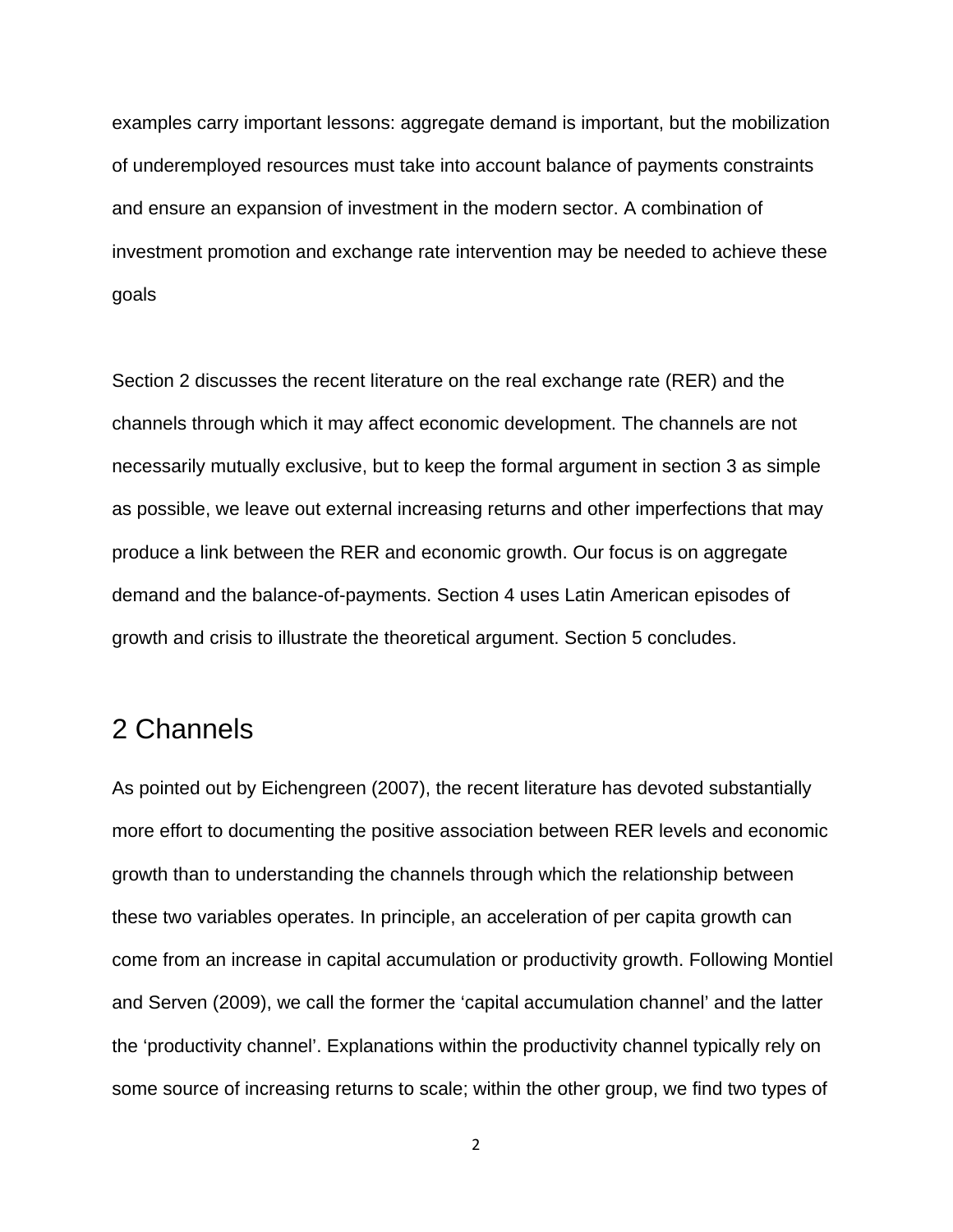explanations: the 'saving channel' and the 'external relaxation channel'. There is, finally, an explanation that emphasizes how RER overvaluation may lead to external and banking crises. Figure 1 presents a diagrammatic view of these potential channels linking the RER and economic growth and development.

#### Figure 1: Channels linking RER levels and economic growth

Rodrik (2008) provides an influential explanation emphasizing the productivity channel. Tradable activities, according to Rodrik, are affected disproportionally by market and institutional failures. Using an endogenous growth model, he shows that the resulting misallocation of resources towards non-tradables leads to slower economic growth; an undervalued RER can be a second-best policy that compensates for the market and institutional failures, improves tradable profitability, and accelerates economic growth.

Rodrik is not the first to emphasize the importance of market failures in constraining economic development. These failures have been at the core of development economics since its early steps (Ros, 2001), and the interplay between trade, exchange rates and economic growth has been explored in many development theories. Learning externalities, for instance, imply that infant industries can benefit from temporary protection against foreign competition. Similarly, transitory RER overvaluation can lead to de-industrialization -as in the Dutch disease case- when tradable firms' production is subject to some form of increasing returns to scale (e.g., Krugman, 1987, and Ros and Skott, 1998). Finally, models of export-led growth have emphasized positive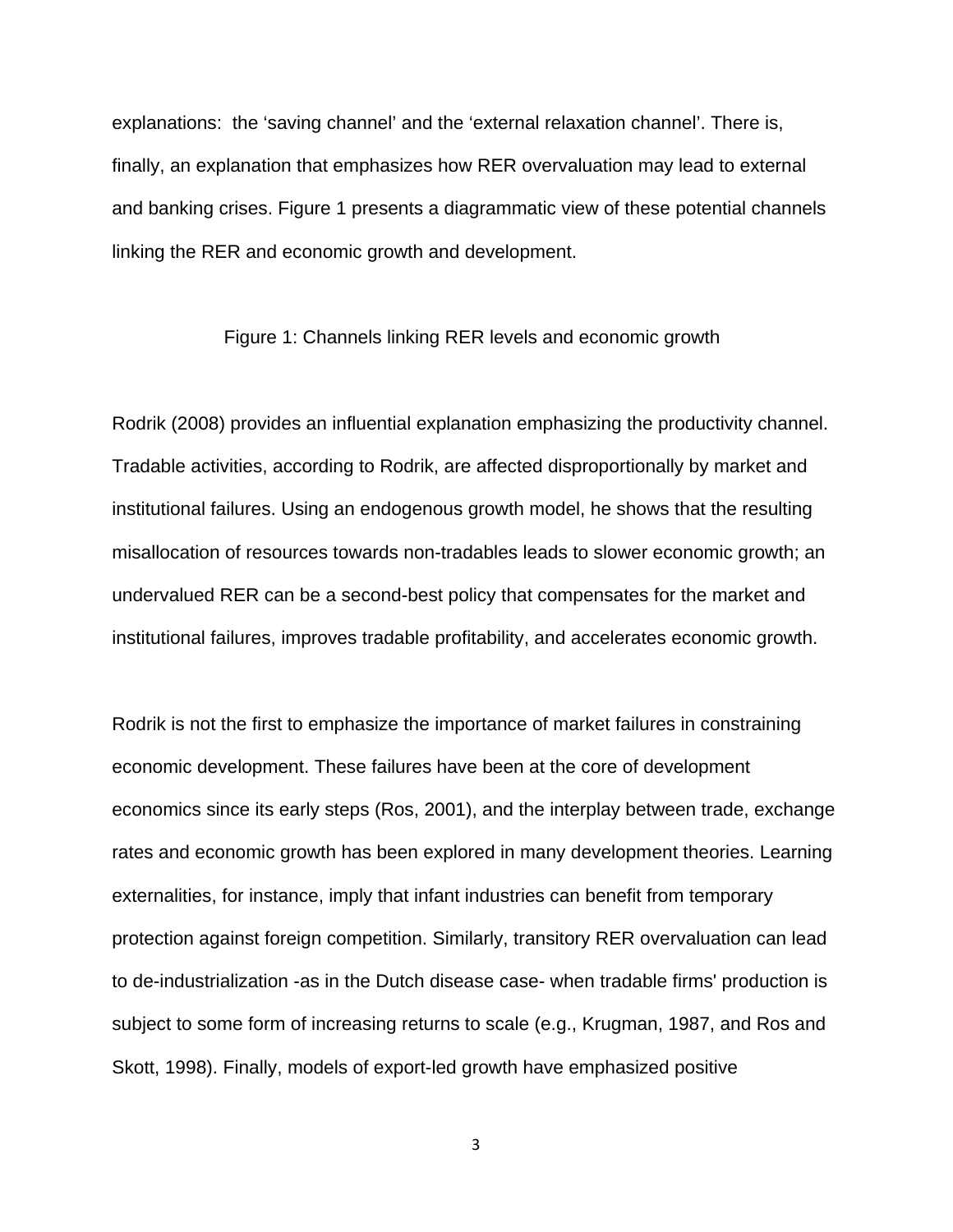externalities that are not equally prevalent in non-export activities; policies reallocating resources to export industries therefore promote higher growth in these models (e.g. Feder, 1983, and de Melo,  $1992$ ).<sup>5</sup>

Our model in section 3 disregards these various externalities and imperfections; not because they may not be important but in order to bring out more clearly the factors associated with the other two channels.

A standard explanation within the capital accumulation channel suggests that RER undervaluation increases the saving rates which, in turn, translates into faster capital accumulation. Neither the empirical evidence reported nor the theoretical argument advanced for the saving channel is entirely compelling. On the empirical front, Montiel and Serven (2009) carry out a simple correlation analysis between RER levels and saving rates, using a pool of 94 countries over 1975-2005. Controlling for the level of income per capita to capture the Balassa-Samuelson effect, they find a positive correlation. The correlation, however, is weak and statistically significant only for the 10 year frequency data. The theoretical accounts of the "saving channel" have also been challenged by Montiel and Serven (2009). A rise in the equilibrium value of the RER, they argue, typically leads to a permanent increase in income and consumption, leaving the saving rate unchanged.

Unlike Montiel and Serven, Levy-Yeyati and Sturzengger (2009) relate the saving effects to distributional changes. A transition to a more competitive RER typically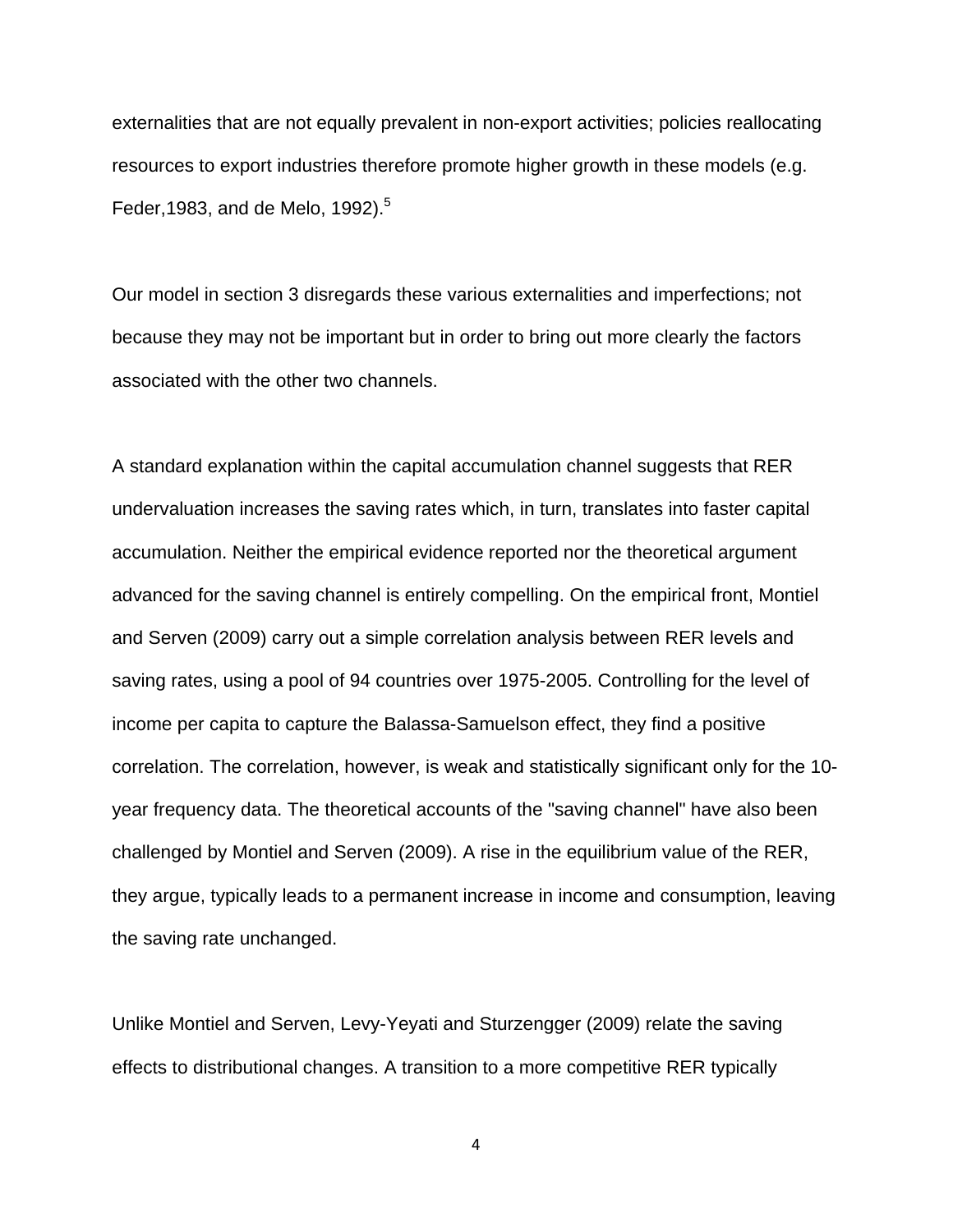reduces real wages and transfers income from workers to firms. Following the seminal contribution by Diaz-Alejandro (1963), if workers have a greater propensity to spend than firms, this redistribution increases the saving rate. It is not clear, however, that the redistribution must raise accumulation. As the original analysis of Díaz-Alejandro shows, a RER devaluation leading to higher saving can be contractionary.<sup>6</sup> Putting it differently, the saving-based argument treats capital accumulation as synonymous with saving. Our argument in section 3, by contrast, does not see growth as resource-constrained in this sense. Underemployed resources need to be mobilized; their mobilization and the rise in investment will be associated with an increase in saving, but the saving *rate* need not increase.

The other strand of the accumulation channel focuses on the balance of payments. In the early 1960s development economists noticed that growth in developing countries could suffer because of a lack of foreign exchange (e.g. Chenery and Bruno 1962). The argument, which was formalized in 'two-gap' models, assumes that capital accumulation requires foreign intermediate and capital goods, that these foreign goods are hard to substitute with domestic production, and that exports are insensitive to RER variations ('elasticity pessimism').

The two-gap argument has been challenged on two grounds. Capital mobility, first, can eliminate the external gap. If an economy needs to import capital goods and the value of its exports is insufficient to pay for them, the country can borrow from international capital markets and repay the debt when the accumulation of capital has increased the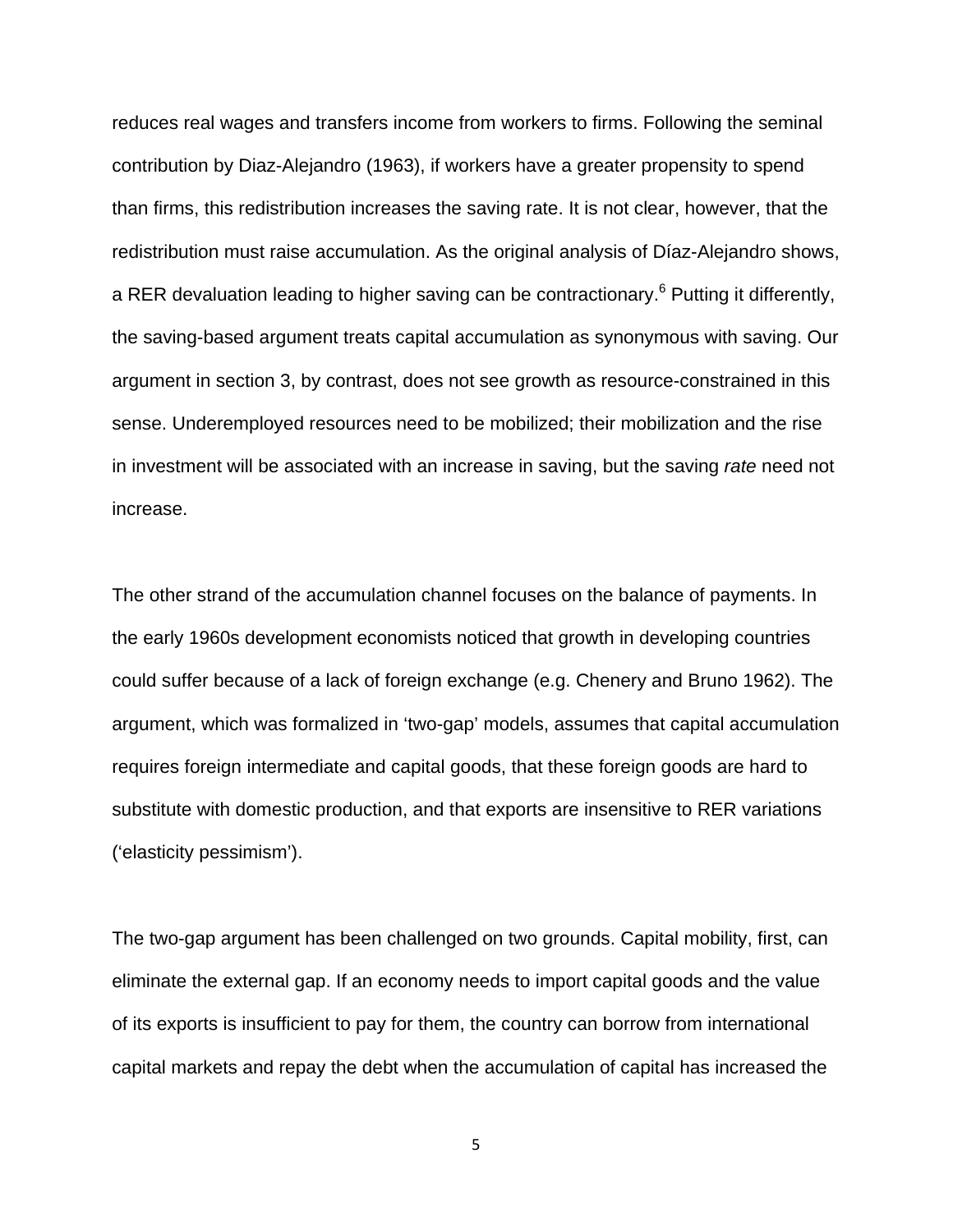export capacity (McKinnon, 1973). This argument is not convincing, however. Despite the financial globalization since the mid 1970s, developing countries' access to foreign finance is not nearly as smooth as the criticism suggests. The multiple imperfections that affect international financial markets make capital flows to developing countries limited and highly volatile, pushed by external factors (Calvo et al., 1993) and prone to contagion, herd behavior and sudden stops (Calvo, 1998). Simply opening the capital account therefore is not an effective antidote for foreign exchange problems in developing countries.

Second, even if price elasticities are low in the short run, the trade balance may react strongly to persistent changes in relative prices (Findlay, 1971). Indeed, it has been argued that growth in small open economies cannot be constrained by foreign exchange bottlenecks (Desai and Bhagwati, 1979). As shown by the analysis in section 3, however, 'elasticity optimism' does not eliminate the balance of payments constraint. In the short run, resources are given, the supply elasticity of export and importsubstituting activities is low, and an acceleration of growth may require a more competitive exchange rate to reduce the domestic consumption of the tradable goods. Evidence suggests that exchange rates often fail to adjust in the face of external imbalances (Chinn, 2008). Thus, the adjustment does not happen automatically, and policy intervention may be needed to maintain a stable and competitive RER. Our model in section 3, which draws on Razmi et al. (2012), incorporates this "external relaxation channel.<sup>7</sup> Porcile and Lima (2009) adopt a similar perspective. In their model a high RER relaxes the external constraint and an elastic labor supply allows the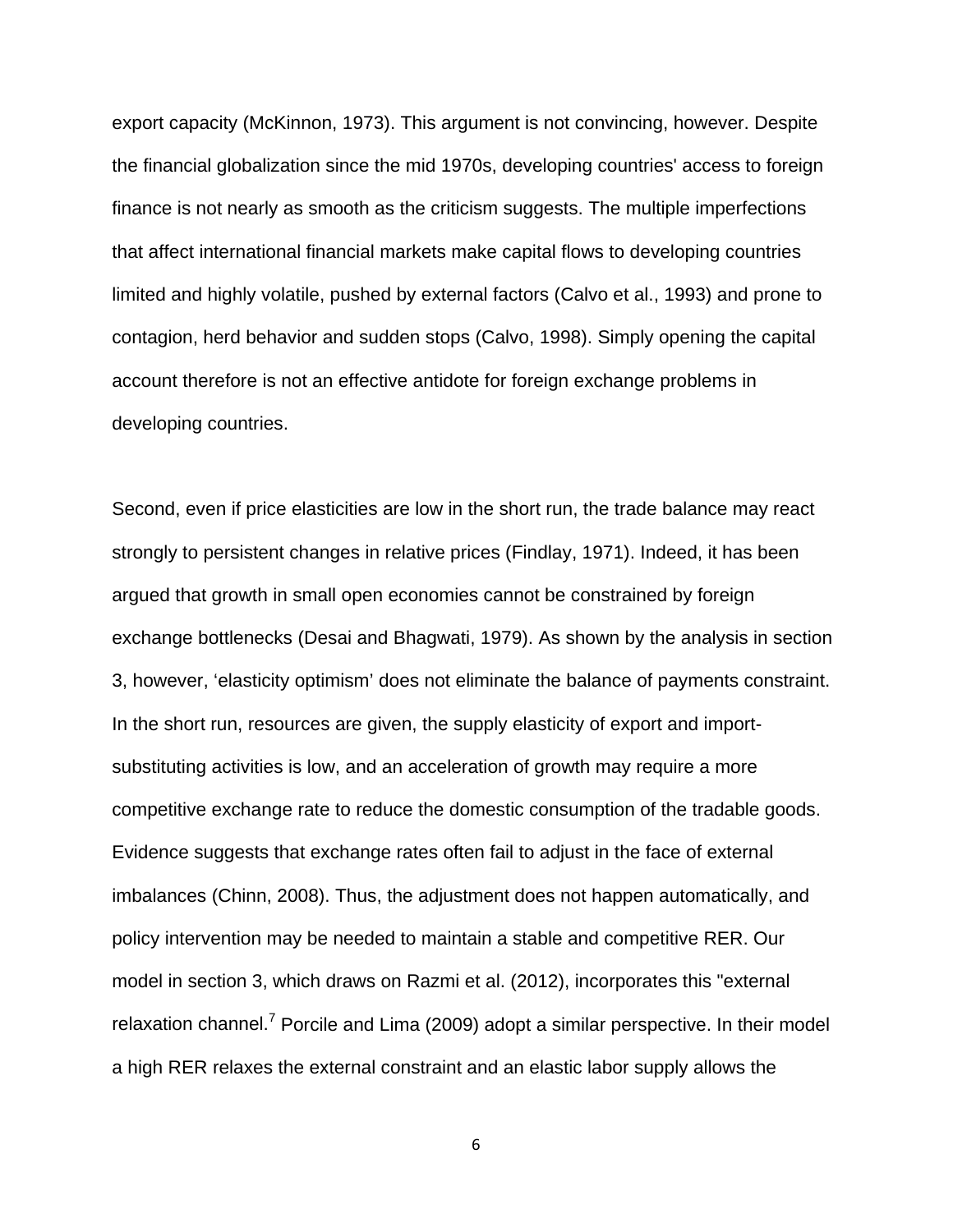economy to incorporate workers into the modern sector with moderate impact on wage inflation.

The last main channel in figure 1 suggests that RER overvaluation causes external crises with long-lasting negative impacts on growth. There is evidence of this kind of association in a number of developing countries, notably Latin America. We discuss this channel more fully in section 4.

### 3 Model

#### 3.1 A one-sector benchmark

The purpose of this paper is to analyze the role of aggregate demand and the real exchange rate in a multi-sector, open-economy setting. It may be useful, however, to approach this issue in a roundabout way, starting from models that are very well-known.

Consider a closed, one-sector economy. Assume, for simplicity, that output is produced using a fixed coefficient production function:

$$
Y = \min\{\lambda L, \sigma K\} = \min\{L, K\}
$$
 (1)

where, using standard notation, *Y<sub>,</sub>K* and *L* denote output, capital and labor;  $\lambda$  and  $\sigma$  denote the maximum output-labor and output-capital ratios. Choosing suitable units and disregarding technical change, these parameters can be normalized to one;

 $\lambda = \sigma = 1$ .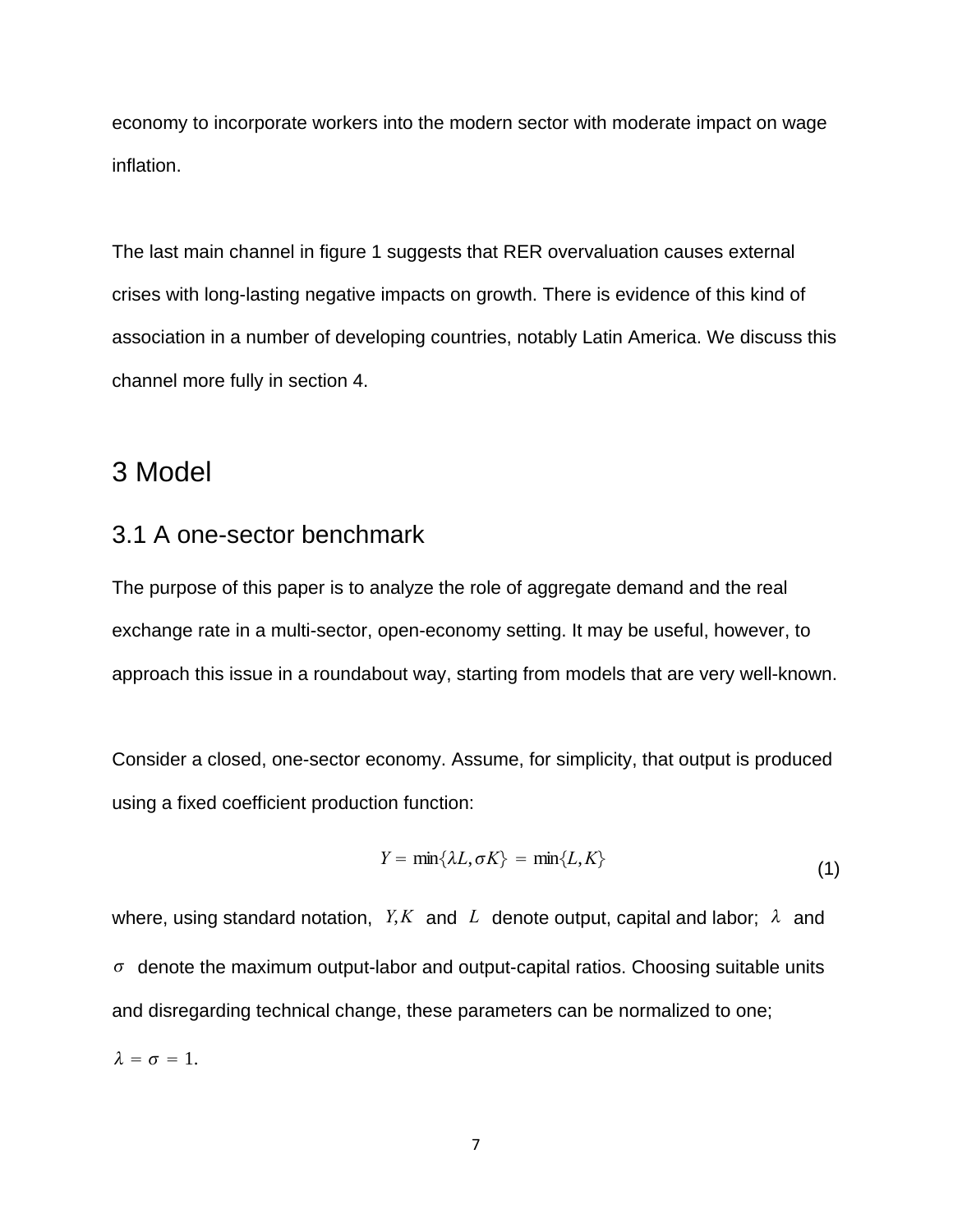The utilization rate may fluctuate but the long-run average rate will not deviate (significantly and persistently) from the desired rate. $8$  Thus, the equilibrium condition for the product market requires that

$$
g + \delta = \frac{S}{K} = s\bar{u}
$$
 (2)

where  $g, \delta$  and  $\bar{u}$  are the growth rate of output (= the net accumulation rate when *Y/K* is constant), the depreciation rate and the desired utilization rate; *s* is the average saving rate.

Equation (2) determines a unique warranted growth rate in a simple Harrodian specification with a constant saving rate. We take a different approach. Both theory and evidence suggests that the saving rate is an increasing function of the profit share,  $\pi$ ,  $9$ 

$$
s = s(\pi); \quad s' > 0 \tag{3}
$$

Moreover, the growth rate *g* is likely to depend on the profit share

$$
g = g(\pi); \quad g' > 0 \tag{4}
$$

The behavioral assumptions  $u = \bar{u}$  and  $g = g(\bar{x})$  can be given two different interpretations. A Robinsonian interpretation assumes that pricing decisions keep utilization at the desired rate in the long run while the growth rate is determined by investment. Alternatively, investment behavior may require that utilization be at the desired rate in the long run (persistent deviations from the desired rate being inconsistent with a constant accumulation rate); in this Kaldorian approach, the dependence of the growth of output on profitability reflects firms' pricing and output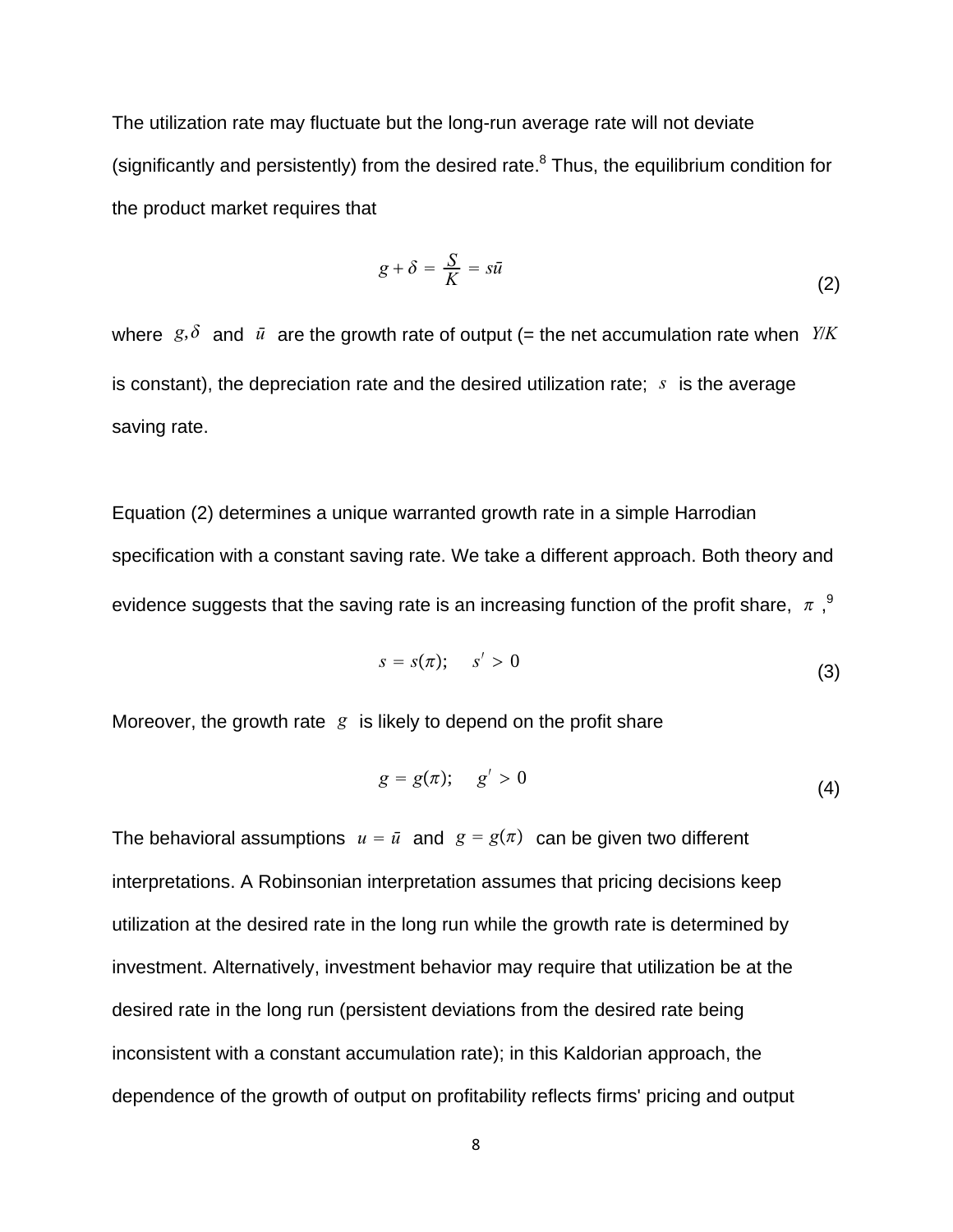decisions. From a steady-growth perspective the two approaches are equivalent.<sup>10</sup>

Using (3)-(4), the equilibrium condition (2) determines the profit share and the growth rate. As in the Harrodian version, the growth rate need not equal the 'natural rate', but no such equality is required for present purposes: the models are meant to describe the modern (capitalist) sector in a developing economy. An elastic supply of labor to the modern sector implies an endogenous, demand-determined growth rate in this sector. An upward shift in the *g* -function raises the growth rate; an upward shift in the saving function  $s(\pi)$  reduces the growth rate, assuming  $g' < s'$ .

#### A two-sector extension

The one-sector model may provide a useful first stab at the analysis of the modern (formal) sector in a dual economy with large amounts of hidden unemployment in the traditional (informal) sector. Unless the two sectors are completely separate, however, a two-sector setting is required.

In this section we embed the modern sector in a two-sector model. To keep the analysis as simple as possible, assume that

- 1) the traditional sector uses no capital (empirically, the traditional sector has a much lower capital intensity than the formal sector),
- 2) workers do not save and consume only informal goods (a stylized version of the empirical observation that most saving comes from non-wage income and that workers' consumption in developing countries is heavily concentrated on food and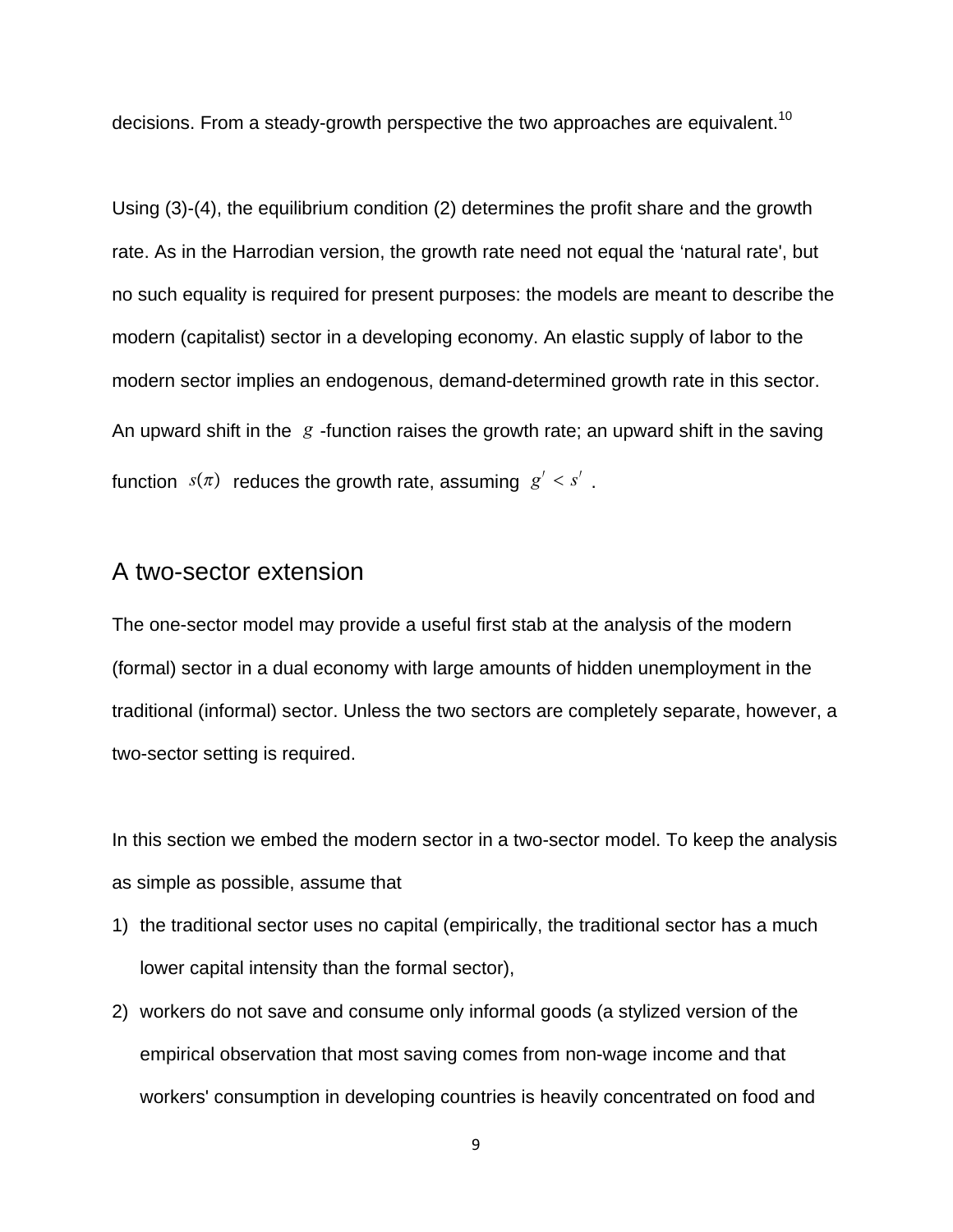housing),

- 3) the two sectors have the same saving rate *s* out of non-wage income -- profits, for short (a convenience assumption that could be relaxed),
- 4) the consumption real wage in the formal sector is constant (efficiency wage arguments could be used to justify this assumption),
- 5) the share of profits and rents in the informal sector is constant and equal to  $\beta$  (a convenience assumption that could be relaxed),
- 6) capital goods are produced in the modern sector (informal-sector input to investment could be allowed; it is important for the argument, however, that there is a positive lower limit to the share of the investment good produced by the modern sector),
- 7) the modern sector has a fixed coefficient production function as in (1).

With these assumptions, real profits (deflated by the informal sector price) in the two sectors are given by

$$
\Pi_T = (p - \omega)Y_T \tag{5}
$$

$$
\Pi_N = \beta Y_N \tag{6}
$$

where  $p = p_T/p_N$  and  $\omega = (w/p_N)$  are the relative price of formal sector goods and the real wage in terms of informal goods. The equilibrium conditions are

$$
Y_T = I + C_T^D (p, Y_T, Y_N)
$$
  
=  $I + \frac{\alpha}{p} (1 - s) (\Pi_T + \Pi_N)$   
=  $I + \frac{\alpha}{p} (1 - s) [(p - \omega)Y_T + \beta Y_N]$  (7)  

$$
Y_N = Y_N^D (p, Y_T, Y_N)
$$
  
=  $W + (1 - \alpha) (1 - s) (\Pi_T + \Pi_N)$   
=  $(1 - \beta)Y_N + \omega Y_T + (1 - \alpha) (1 - s) [(p - \omega)Y_T + \beta Y_N]$  (8)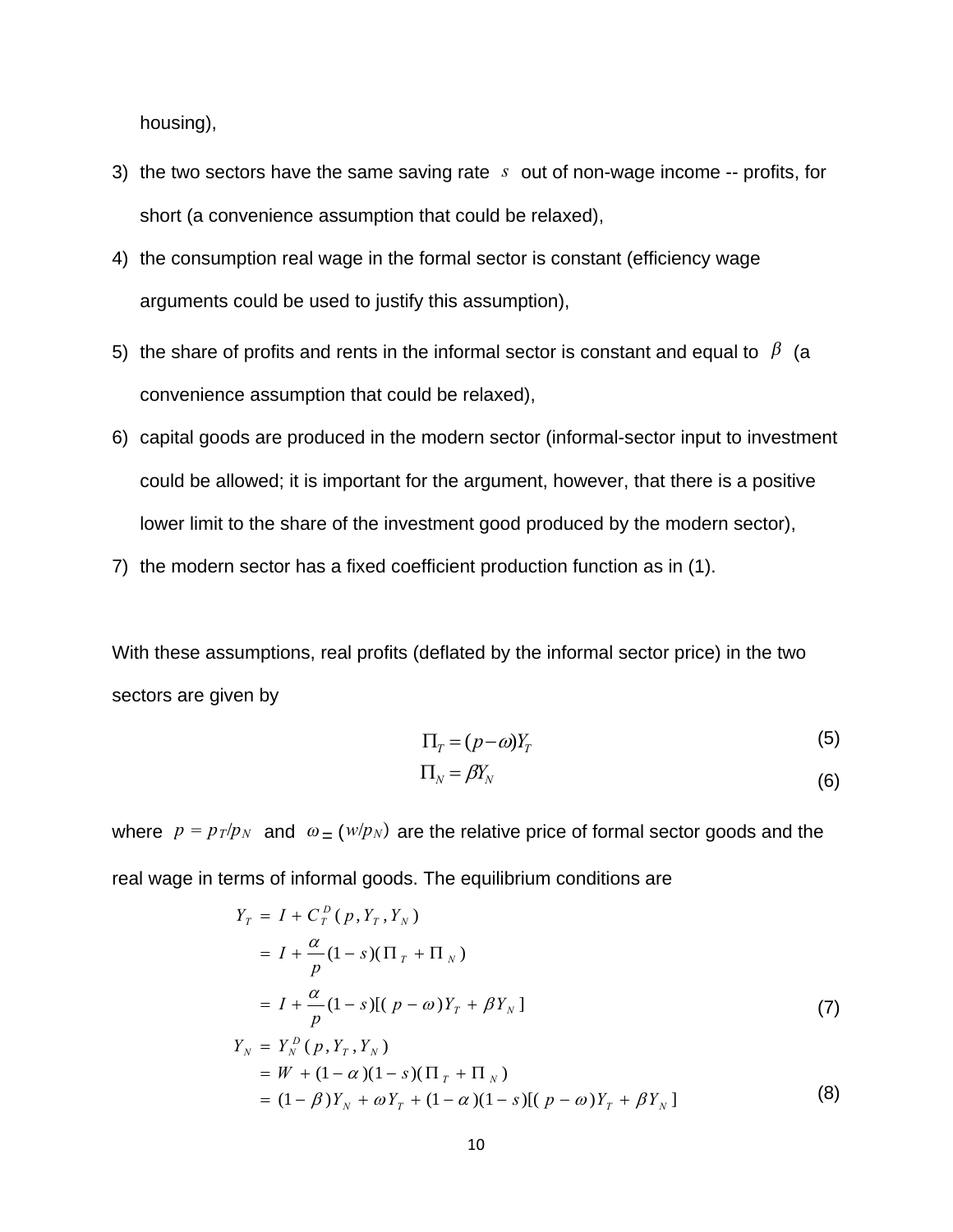where  $\alpha$  is the proportion of non-worker consumption going to formal sector goods. This proportion will depend on the relative price of formal goods,  $\alpha = \alpha(p)$ , and we assume that

$$
\frac{\partial C_r^D}{\partial p} < 0 \tag{9}
$$

That is, tradable and non-tradable goods are gross substitutes in consumption.<sup>11</sup>

The capital stock in the formal sector is predetermined at any moment. If the utilization rate is fixed at  $\bar{u}$ , a predetermined capital stock implies that  $Y_T$  is given, too. Dividing through by  $K$ , the equilibrium conditions  $(7)-(8)$  can now be re-stated as

$$
\overline{u} = g + \delta + \frac{\alpha}{p} (1 - s) [(p - \omega)\overline{u} + \beta y_{N}]
$$
\n(10)

$$
y_N = (1 - \beta)y_N + \omega \overline{u} + (1 - \alpha)(1 - s)[(p - \omega)\overline{u} + \beta y_N]
$$
 (11)

where  $y_N = Y_N/K$ . Combining equations (10)-(11), a standard *IS* condition can be derived $12$ 

$$
p(g+\delta) = s(\beta y_N + (p-\omega)\bar{u})
$$
\n(12)

Finally, retaining the link between profitability and growth in the modern sector, as given by equation (4), we have

$$
g = g(\pi) = g(\frac{p - \omega}{p}) = \phi(p); \quad \phi'(p) > 0
$$
\n(13)

Any two of the three equations (10)-(12) can be used in combination with (13) to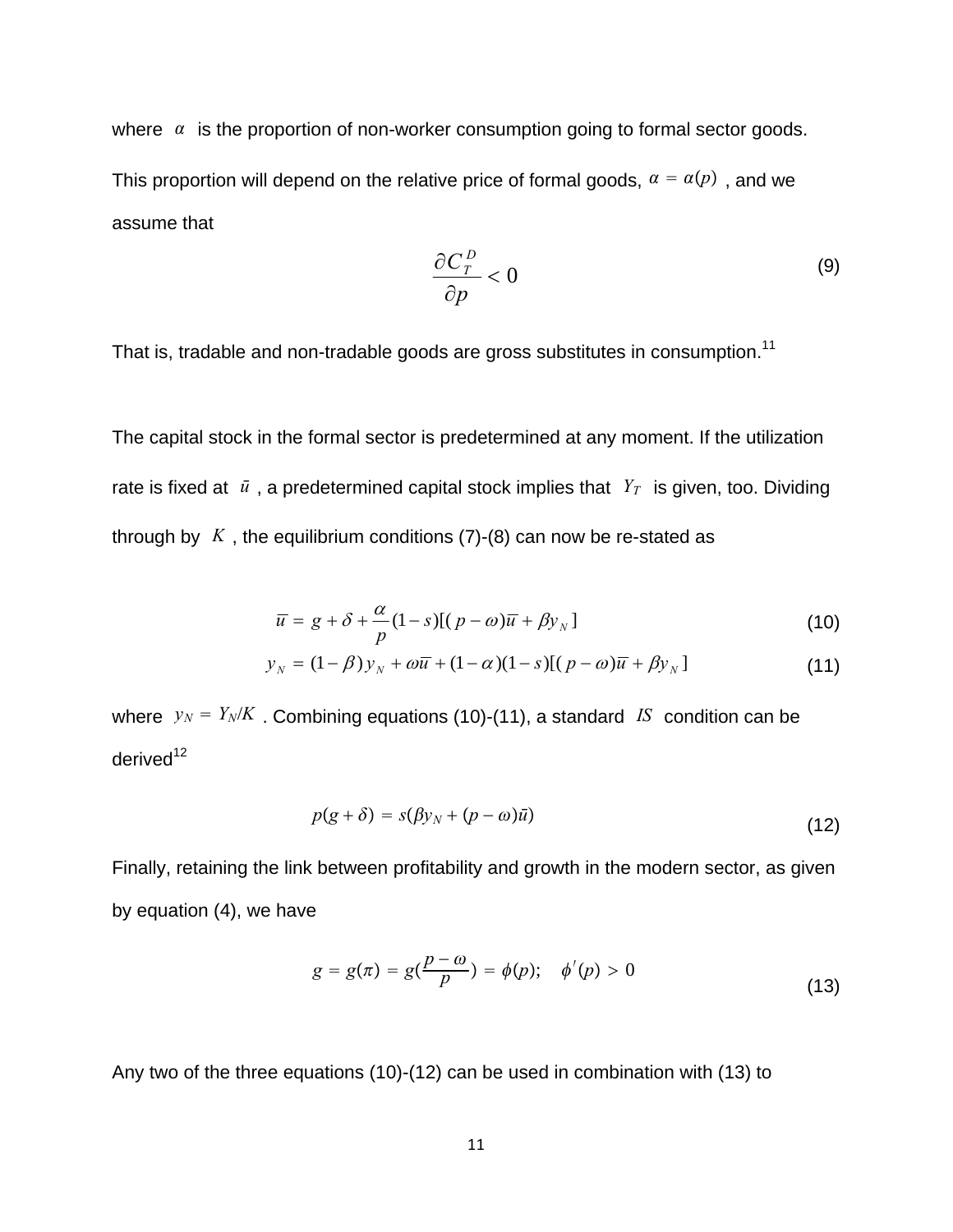determine solutions for the relative price  $p$  and the ratio  $y_N$  of informal sector output to the capital stock.

The two-sector model combines price and quantity adjustment and, not surprisingly, the solution is a little more complex than in the one-good version. A Robinson/Kaldor adjustment via the profit share (and relative prices) rules in the formal sector which has a constant utilization rate; quantity adjustment comes into play in the informal sector which has excess capacity (underemployment).<sup>13</sup>

The solution is illustrated graphically in figure 2, using equations (11) and (12). The equilibrium condition for the informal sector, equation (11), does not include *g* ; it defines  $p$  as an increasing function of  $y_N$ . The slope of the *IS* relation, by contrast, is ambiguous. The downward-sloping case in figure 2 is ensured if (i)  $\beta y_N < \omega \bar{u}$  and (ii)  $\phi'$  is 'small'.<sup>14</sup> The first condition requires that informal sector profits be less than formal sector wages; the second is a generalized `Robinsonian stability condition'.

#### Figure 2: Two-sector equilibrium

With these assumptions, an upward shift in the investment/growth function unambiguously raises both  $Y_N$  and  $p$  (see Figure 3a). A fall in the saving rate produces an upward shift in both curves (see Figure 3b). The effect on  $y_N$  is ambiguous; *p* increases, however, as does the growth rate *g*.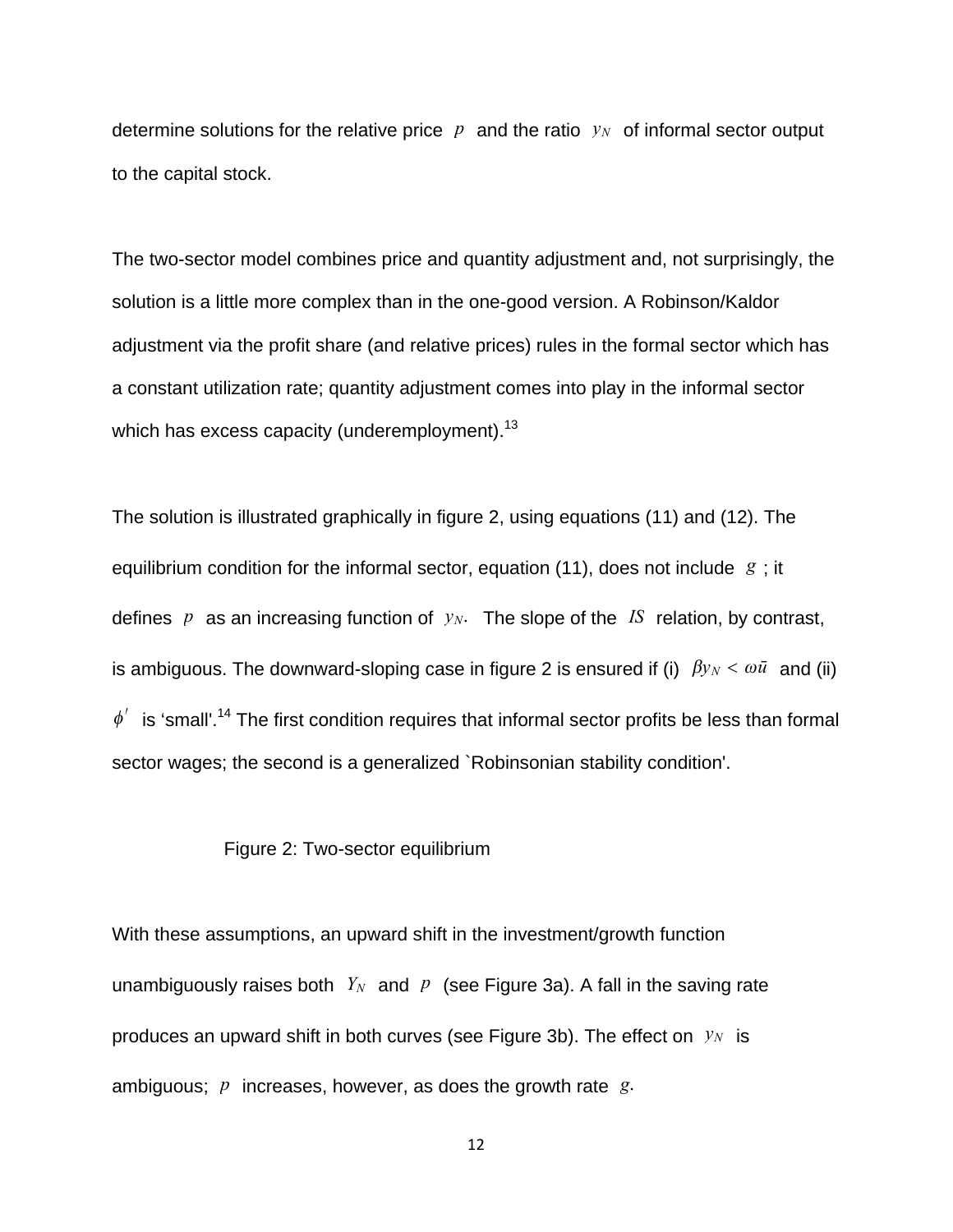Figure 3a: Upward shift in g-function

Figure 3b: Reduction in s

Figure 4: Upward shift in g-function with positively sloped IS curve

This analysis shows that an expansionary aggregate demand policy (a reduction in taxes, for instance, to reduce the average saving rate) may have positive long-run growth effects in the two-sector model. Unlike in the one-sector model, moreover, faster growth need not come at the expense of lower real wages in the formal sector. The product real wage will fall, but by assumption workers consume only informal sector goods. and the consumption real wage remains constant. These results, it should be noted, are contingent on the slope of the *IS* curve: this curve need not be downwardsloping, and if it slopes upwards the comparative statics may be reversed (see figure 4).

#### 3.2 A two-sector open economy

Moving to a small open-economy setting, we assume that the formal sector produces a traded good; the output in the informal sector by contrast is non-traded. To keep things simple, the world demand for the traded good is taken to be perfectly elastic at the given world market price, *EP*<sup>∗</sup> where *P*<sup>∗</sup> is the foreign currency price of the traded good and *E* is the nominal exchange rate. Thus,

$$
p = \frac{EP^*}{p_N} = q \tag{14}
$$

where *q* -- defined as the ratio of the price of traded good in domestic currency to the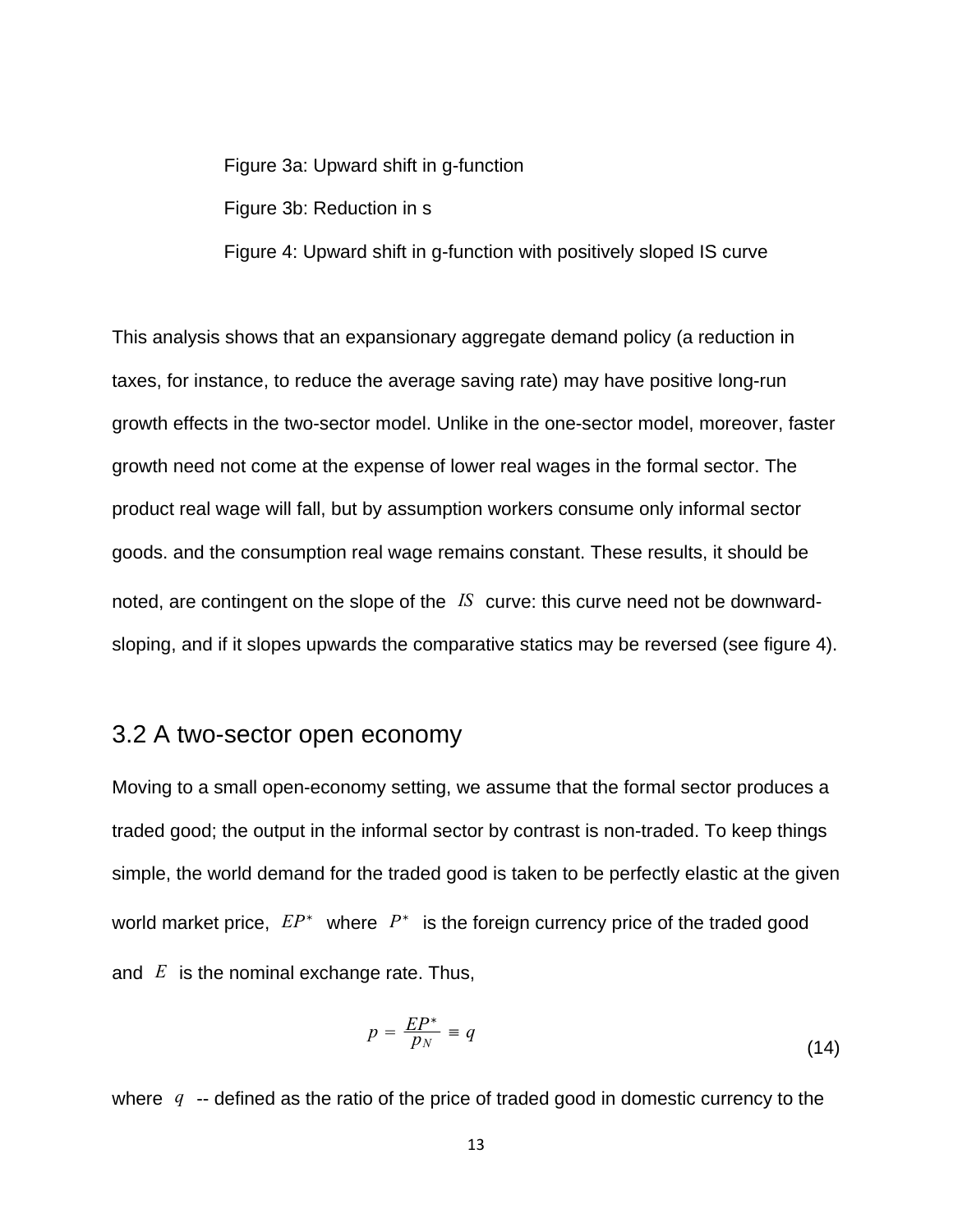price of the non-traded good -- is a measure of the real exchange rate.

With a perfectly elastic foreign demand for the traded good, net exports emerge as the residual after domestic demand has been met:

$$
NX_T = Y_T - I - C_T \tag{15}
$$

In this setting, an increase in the demand for the modern good does not generate a rise in relative price  $p$ ; net exports simply fall. Thus, a general increase in domestic demand leaves  $p_T = EP^*$  unchanged and may put upward pressure on  $p_N$ . The likely results include a real appreciation (a fall in *q* ), balance of payments problems, and a decline in modern-sector profitability and accumulation.

These results severely limit the usefulness of a pure demand policy (which in the simple model corresponds to a fall in the saving rate). A stimulus that shifts the growth function (a subsidy to investment, for instance) fares a little better. It may raise the growth rate of the modern sector, without downward pressure on the relative price *p* . But with a given relative price, there are no expansionary effects on informal-sector output. Moreover, an investment stimulus also generates a deterioration of the trade balance.

The implication is not that aggregate demand policy becomes irrelevant. The analysis does imply, however, that aggregate demand policy cannot stand alone. What is required in this open economy is a combination of aggregate demand and realexchange rate policy. To compensate for the increase in demand and maintain the trade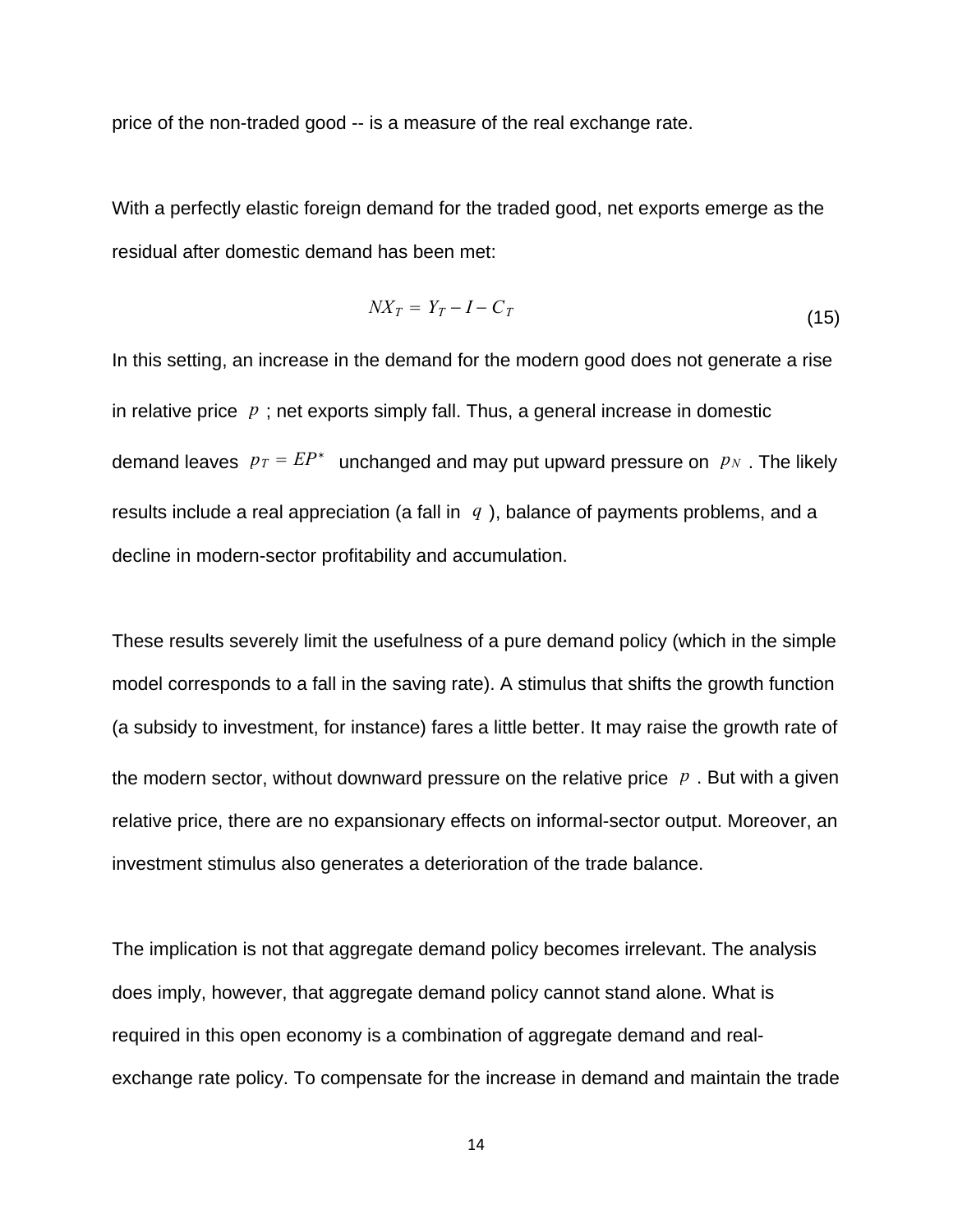balance, the domestic consumption of traded goods must be squeezed; that is, the real exchange rate (the relative price of traded goods) has to increase. To illustrate, if  $NX = 0$  has to hold, equation (15) implies that

$$
\frac{C_T}{K} = \bar{u} - (g + \delta) \tag{16}
$$

Hence, using (9) and (14),

$$
q = \chi(g); \quad \chi' > 0 \tag{17}
$$

A nominal depreciation of the exchange rate can be used to achieve the adjustment in *q*. But there is an obvious danger: if nominal prices of domestic goods respond to the depreciation, the interplay between domestic wage formation and exchange rate policy may produce accelerating inflation (see Rapetti 2011a).<sup>15</sup> The next section briefly discusses some well-known episodes that fit this pattern.

### 4 Latin American experience

Latin American economic history supports the RER-growth link.<sup>16</sup> The region has seen a number of episodes in which persistent RER overvaluation led to balance of payments and financial crises with long-lasting negative effects on economic growth.<sup>17</sup> Many of these episodes began with the implementation of macroeconomic stabilization programs that combined fixed or semi-fixed exchange rates, liberalized current and capital accounts, and the deregulation of domestic financial markets. In a first phase,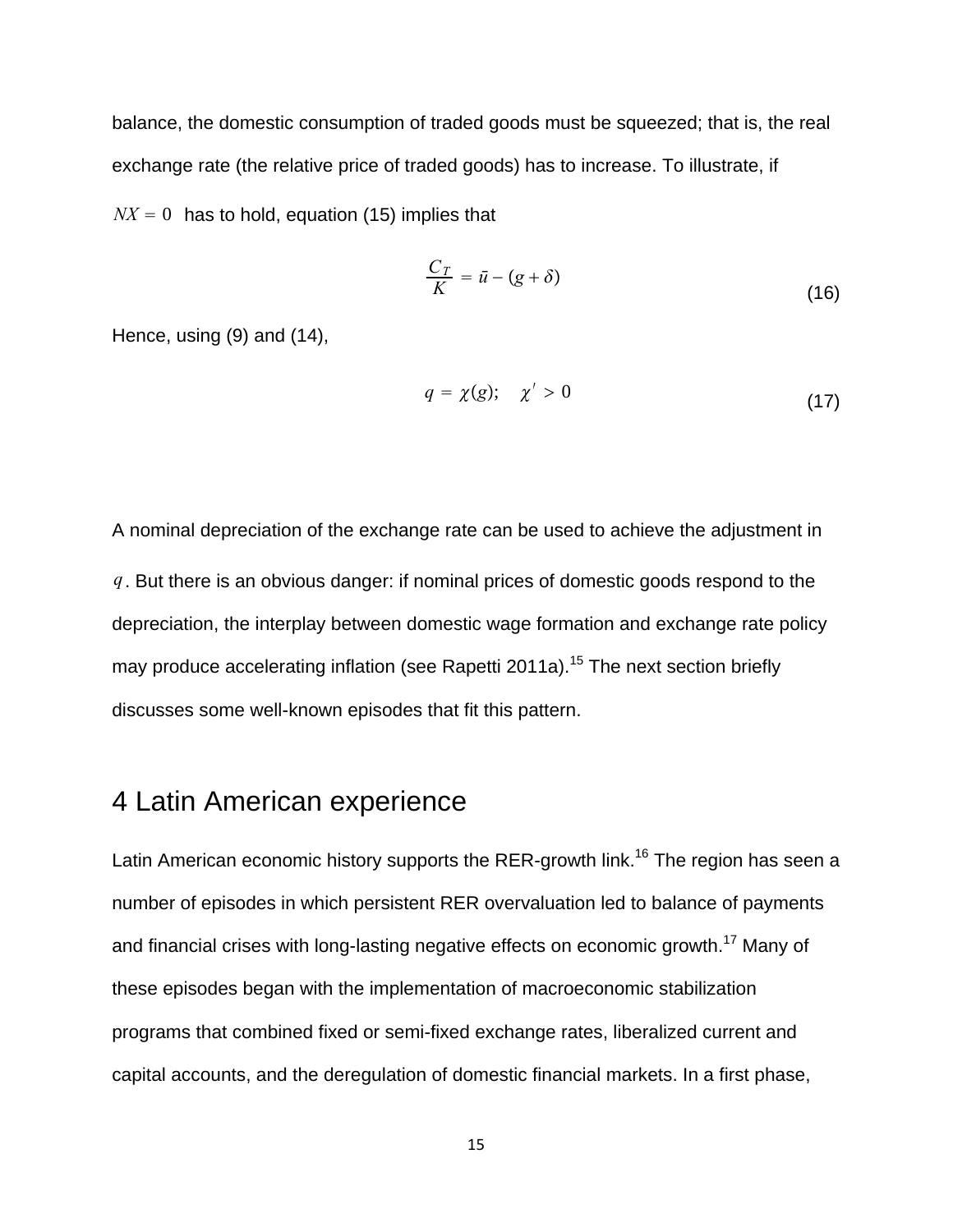the combination of these elements stimulated capital inflows that appreciated the RER, expanded economic activity and induced current account deficits. In many cases, a consumption boom ensued without a rise in the investment rate. Even when investment did increase, the appreciation of the RER favored investment in non-tradable activities with little increase in the export capacity that was required to repay foreign debt.

In a second phase, the excessive external borrowing provoked concerns about the sustainability of the fixed exchange rate regimes and triggered speculative attacks against the domestic currencies. The effect of capital outflows was typically contractionary. In many cases, the domestic banking systems -- which were short in foreign currency and long in local assets -- went bankrupt, exacerbating the negative impact on economic activity. In cases in which the collapse of the financial system was severe and the external debt burden very high, the crises had long-lasting effects on economic growth. Clear examples of these dynamics are the stabilization programs based on active crawling pegs (the so-called *tablitas*) in Argentina, Chile and Uruguay during the late 1970s, which ended up in severe debt crises that crippled growth during the 'lost decade' of the 1980s. Other stabilization programs leading to crises occurred during the 1990s in Mexico (1994-95), Brazil (1998-99), Argentina (2001-02) and Uruguay (2002).

On a smaller scale, economic growth was curtailed in many Latin American countries in the post WW2 period by recurrent balance of payments problems and stop-go cycles. A combination of fixed exchange rates and high inflation produced overvalued exchange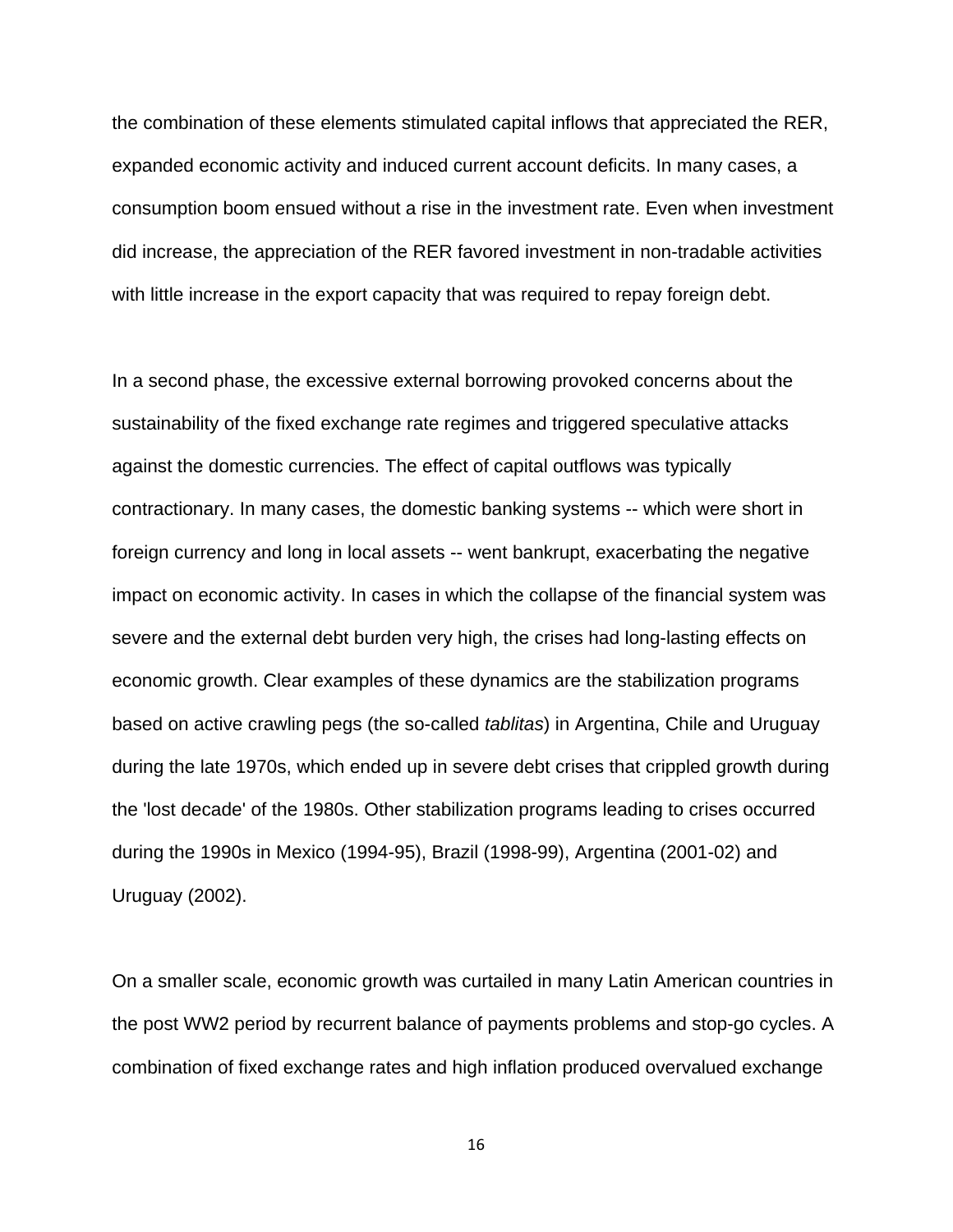rates; the resulting shortages of foreign exchange reserves required an adjustment of the parity; devaluations alleviated the balance of payments problems (mainly due to the fall in the demand for imports caused by their contractionary effect on aggregate demand) but also tended to accelerate inflation because of wage indexation and real wage resistance. A real appreciation of the RER followed with renewed balance of payments difficulties. This cyclical stop-and-go pattern was a main reason for mediocre growth during this period.

In order to escape the stop-go pattern and avoid recurrent RER overvaluation, several countries introduced passive crawling peg regimes in the mid and late 1960s. Argentina pioneered this regime in early 1964; it was followed by Chile in April 1965, Colombia in early 1967 and Brazil in August 1968.

Economic performance improved significantly after the adoption of the crawling pegs. Chile achieved annual growth rates of 4 percent between 1965 and 1970 and noncopper exports expanded substantially.18 Colombia experienced its highest economic growth in the post WW2 period: GDP grew at 6.6 percent annually during 1967-1974 and the value of non-traditional exports increased by a factor of seven. The implementation of the crawling peg in Brazil marked the beginning of o *milagre econômico* (the economic miracle). Between 1968 and 1973, the economy grew at an average rate of about 11 per cent per year and exports more than tripled, stimulated by the expansion of non-traditional items. In Argentina, growth acceleration and export diversification followed the implementation of the crawling peg. The regime was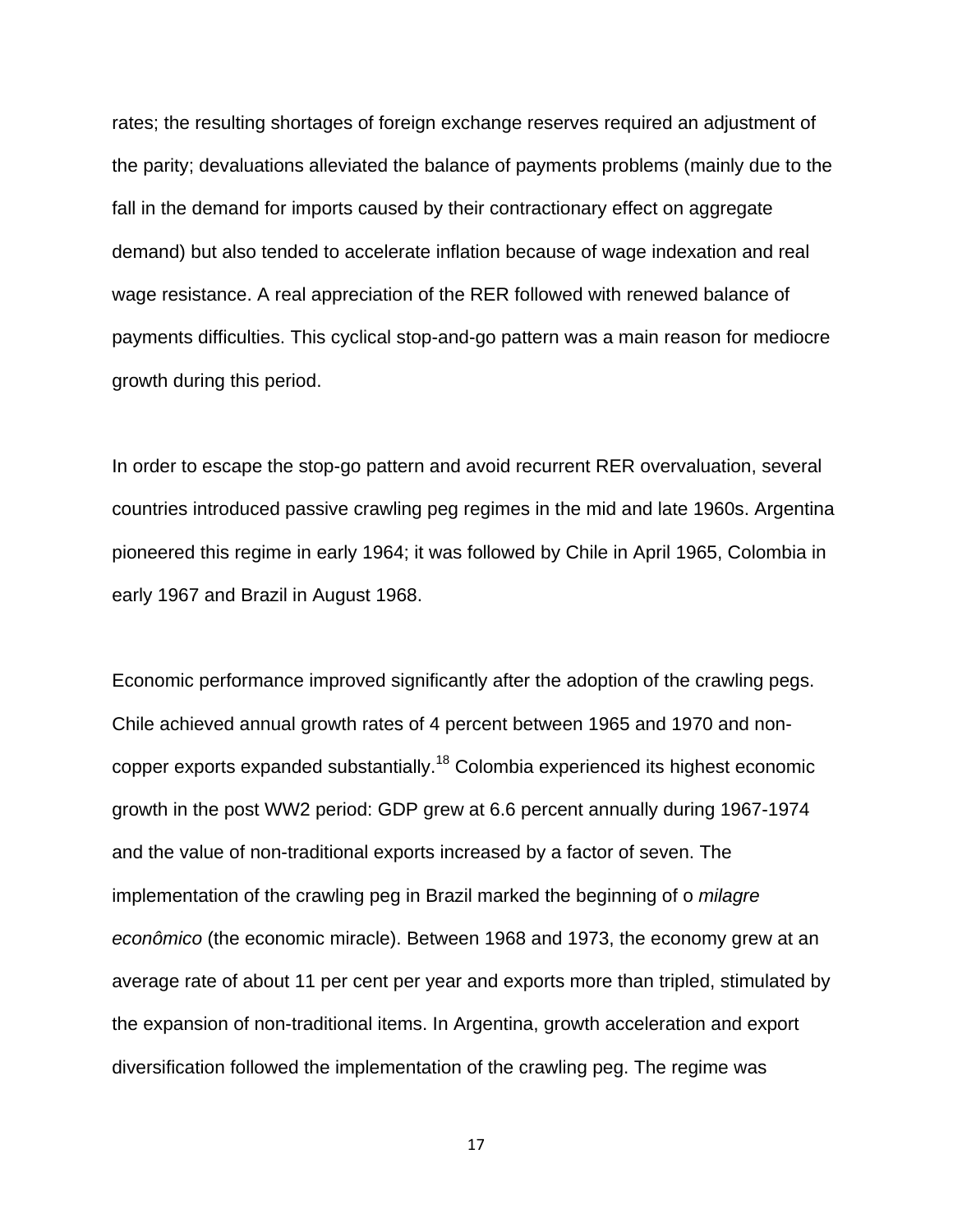abandoned in mid 1967, but the authorities managed to keep the RER relatively stable and competitive in the subsequent period through a sharp devaluation in 1968. A second round of devaluations began in mid-1970, but in this case inflation accelerated and the RER gradually appreciated, prompting a massive balance of payments crisis in 1975. Overall, between 1964 and 1974, GDP grew at 5 percent per year, non-traditional exports increased from representing less than 5 percent of total exports to about 25 percent and the trade balance remained always balanced or positive.

The inflationary dangers of a crawling peg also surfaced in Argentina and Colombia. In Argentina, exchange rate adjustments maintained RER stability but also contributed to high inflation, around 30 percent per year. In Colombia, inflation gradually increased from 5-10 percent before the implementation of the crawling peg to about 25 percent by the late 1970s and early 1980s. In Brazil and Chile, by contrast, the adoption of the crawling peg did not change inflationary dynamics substantially. In Brazil inflation remained around 20 percent and only accelerated after the first oil shock in 1973; in Chile inflation fell slightly.

The above examples illustrate connections between exchange rates, inflation and the sustainability of fast growth. Two other examples – which probably provide the closest fit to the model in section 3 – are the experiences of Chile in 1984-97 and Argentina in  $2002$ -2011.<sup>19</sup> In both countries the exchange rate regime was designed to maintain stable and competitive RERs, and in both countries the implementation came after severe financial and external crises and in contexts of high unemployment (around 25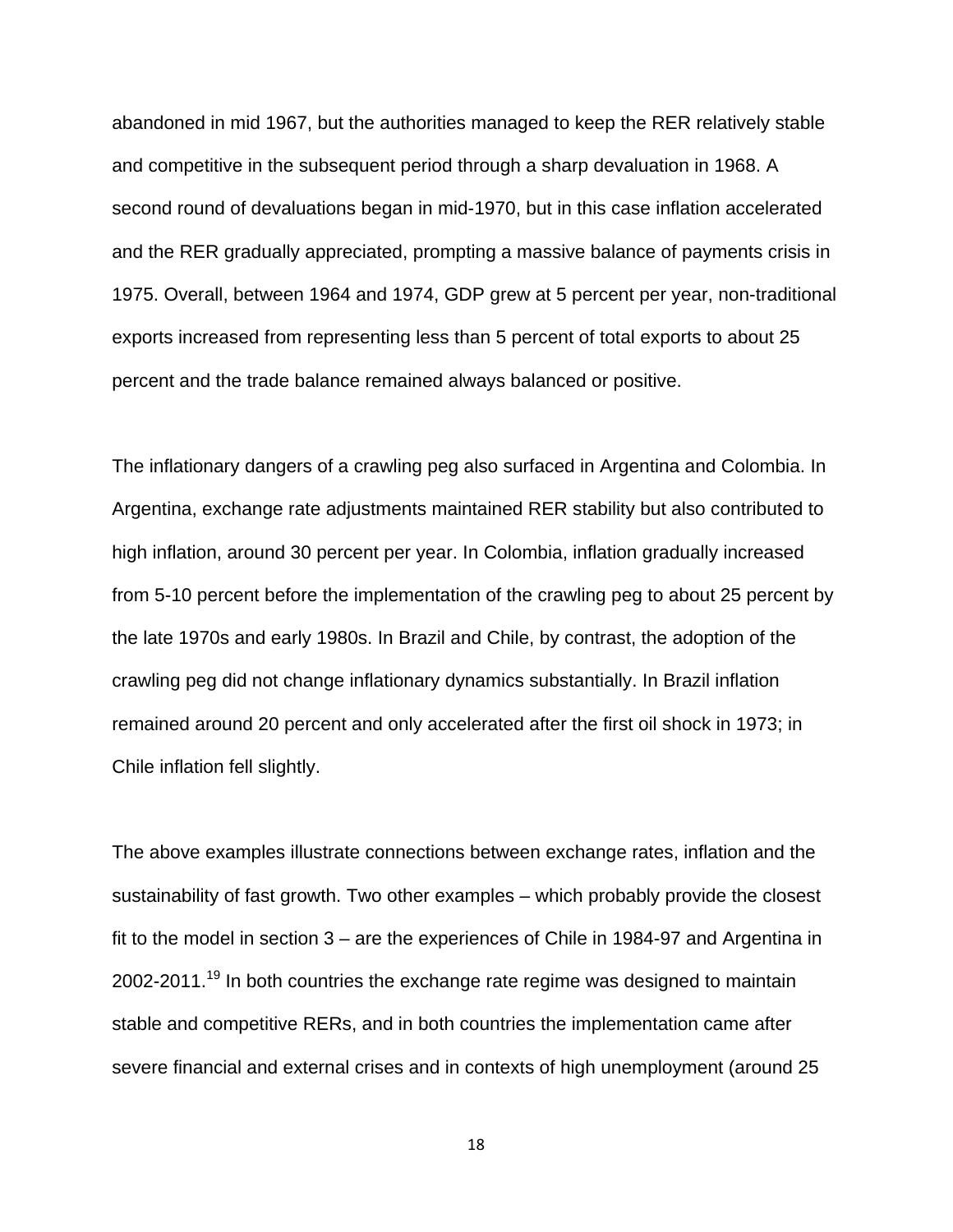percent).

After a sequence of devaluations, Chile introduced a crawling band scheme in 1984: the central parity was adjusted every month to preserve a stable and competitive RER. The policy was successful. GDP grew at a 7.6 percent average annual rate between 1985 and 1997 -- the longest period of sustained high growth in Chile's history. Although the industrial sector grew rapidly and steadily (6.4 percent per year), manufacturing exports were the star of the Chilean experience: the level of manufacturing exports grew at 11.5 percent per year, new geographical markets were developed, and the range of exported goods increased significantly. It was during this period that Chile managed to establish its international reputation as exporter of salmon and wine and developed nontraditional export industries such as footwear and forestry products (e.g., furniture).

Emulating Chile's experience with crawling bands, Argentina adopted a pragmatic managed floating regime in 2002-03. Similarly to Chile in 1984, the country was unable to obtain voluntary foreign financing due to the sovereign debt default in early 2002 and the aggressive debt restructuring in 2005. By maintaining a stable and competitive RER, the authorities managed to reduce the domestic consumption of tradables and expand the production of import substitutes and exports; in this way resources became available to service the foreign debt, to finance imports of the inputs and capital goods that were required to sustain high growth rates and to even run current account surpluses.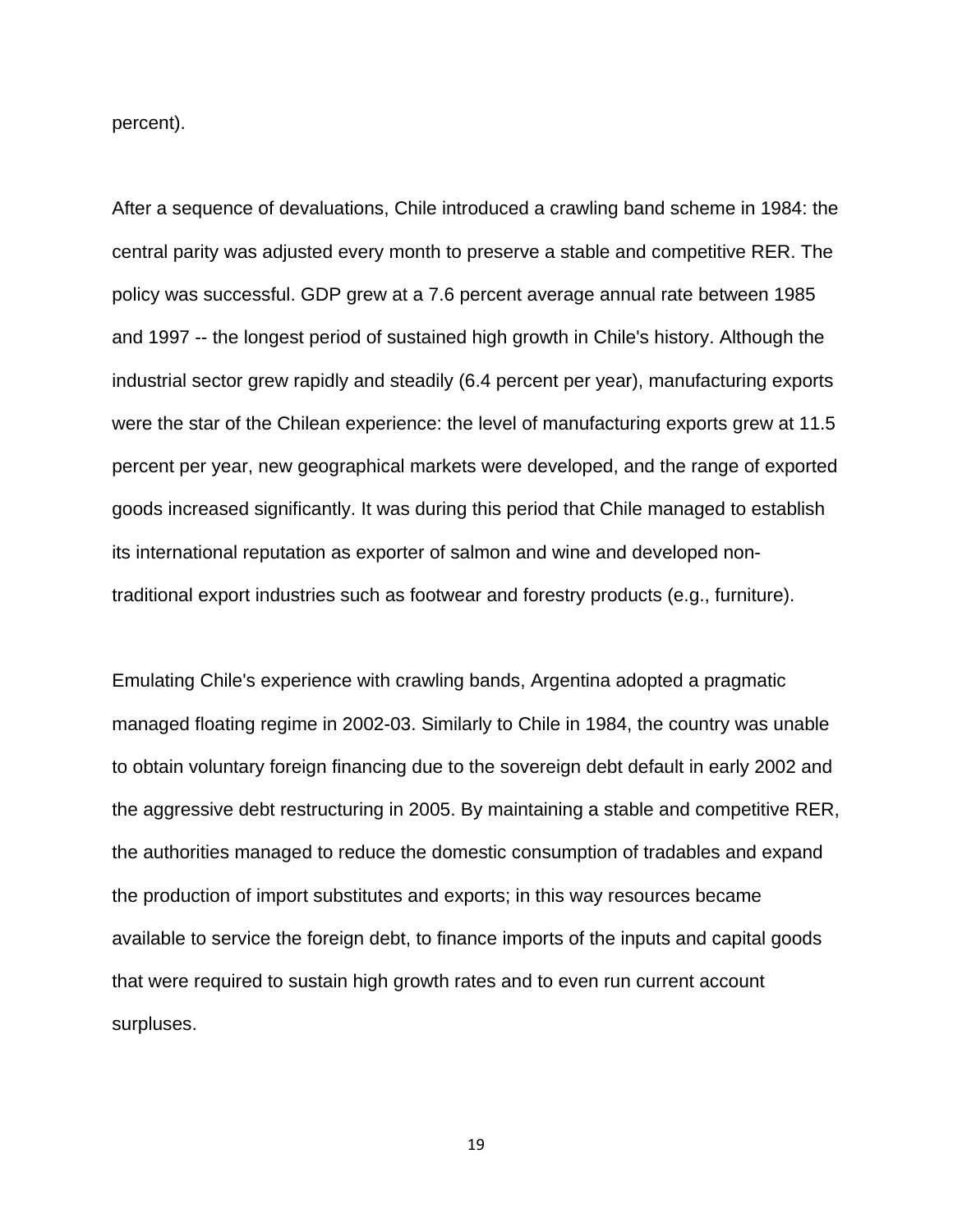During the 2002-2011 period Argentina maintained an average growth rate of 7.5 percent, experiencing a short contraction in 2009 due to the effects of the global recession. Since the mid 1970s Argentina had not grown for more than four years in a row. The only comparable episode of high and sustained expansion since WW2 was the 1963-74 period, with an average GDP growth rate of 5 percent. Between 2002 and 2010, industrial (tradable) production grew at an annual rate of 9.5 percent. By mid 2005, it had recovered to the previous peak (mid-1998) and since then it has expanded at 7.2 percent annually. Exports were very dynamic until the effects of the global financial crisis; they suffered a short contraction in mid 2008 but regained momentum by mid 2009, although at a lower pace. During the initial 6-year period (mid-2002 to mid-2008), exports of goods and services grew at almost 9 percent per year in real terms. The most vigorous components were manufacturing and service exports with average annual growth rates of 14.5 percent and 21.2 percent, respectively.

The similarities between Chile in the 1980s-1990s and Argentina in the 2000s may be clear but there are also significant differences. In Chile inflation gradually decelerated and the competitive RER strategy was abandoned after about 13 years, not because of signs of unsustainability, but because of the authorities' conviction that the next stage of economic development required a more market-friendly approach to macroeconomic management. In the case of Argentina, by contrast, inflation increased gradually from about 2005, eroding the country's international competitiveness. Macroeconomic policy provides the main explanation for this difference between the two countries. In Chile the exchange rate policy was part of a coordinated package. In Argentina, by contrast, the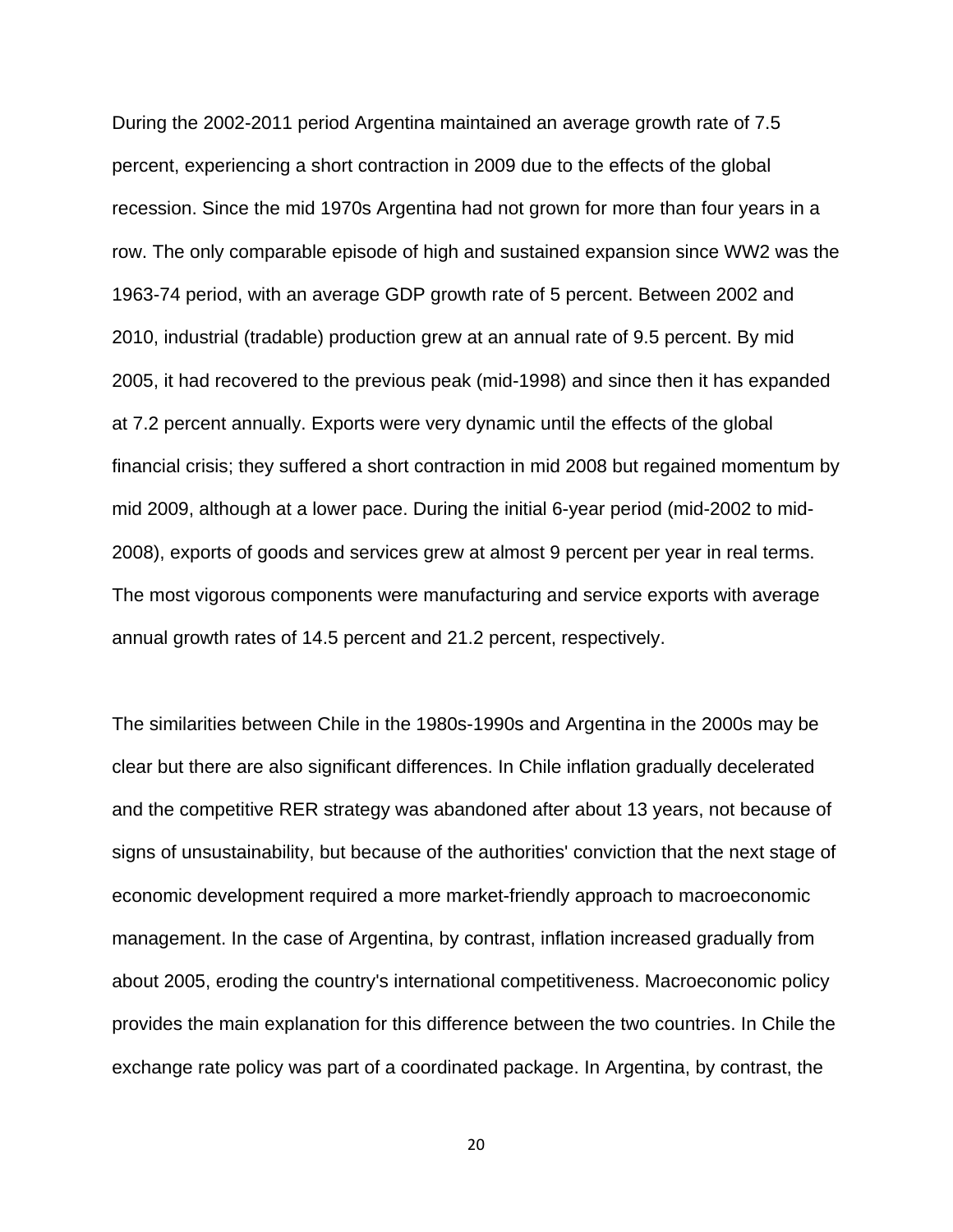RER strategy was combined with highly expansionary fiscal, monetary and wage policies. Inflation was the predictable result; by late 2011, the signs of foreign exchange bottlenecks were obvious and the government had to implement measures to control imports.<sup>20</sup>

## 5 Conclusion

Economic theory has identified many ways for governments to promote development. Current trends may favor market oriented approaches and non-intervention. Sound analysis and evidence, however, show the potential for successful intervention. 'Picking winners' can affect long-run growth, $^{21}$  and 'big push' theories have highlighted market failures associated with complementarities. In this paper we have disregarded these (and other) reasons for policy intervention. The focus has been on the 'Keynesian' problem of underemployed resources and, in particular, hidden unemployment. (Post- )Keynesian theory often addresses this development problem using single-sector models of the 'modern sector'. These models may provide a good starting point but they can also be misleading.

We have tried to highlight the connections between our simple two-sector model and well-known single-sector models; the differences arise because the modern and traditional sectors interact in the two-sector model and because we include openeconomy issues. We have shown how aggregate demand can limit output, even in a small open economy facing a perfectly elastic demand for its traded good. But expansionary aggregate demand policy may fail to solve the problem. A successful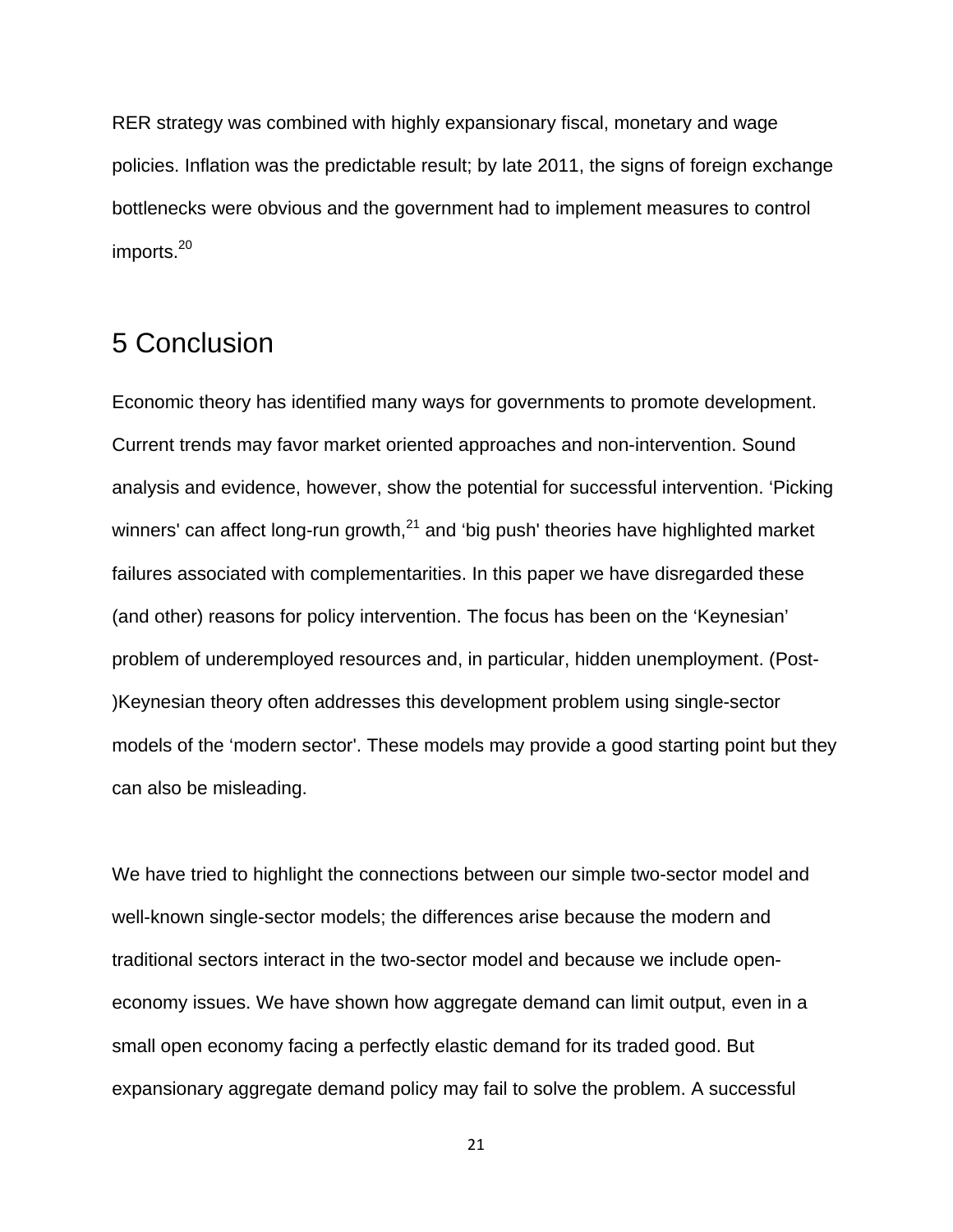strategy for economic development requires the right combination of real exchange rates and investment promotion. It is essential, moreover, to coordinate the exchange rate policy with the general macroeconomic policy. A failure to do so can lead to inflationary spirals, an outcome that has not been uncommon in Latin American economic history.

## References

- 1) Bhaduri, Amit and Stephen Marglin, 1990. Unemployment and the Real Wage: The Economic Basis for Contesting Political Ideologies, *Cambridge Journal of Economics,* Vol. 14, No. 4, pp. 375--393.
- 2) Blecker, Robert, 1989. International Competition, Income Distribution and Economic Growth, *Cambridge Journal of Economics,* Vol. 13, No. 3, pp. 395--412.
- 3) Calvo, Guillermo, 1998. Capital Flows and Capital-Market Crises: The Simple Economics of Sudden Stops, *Journal of Applied Economics,* Vol. 1, No. 1, pp. 35-- 54.
- 4) Calvo, Guillermo, Leonardo Leiderman, and Carmen Reinhart, 1993. Capital Inflows and Real Exchange Rate Appreciation in Latin America: The Role of External Factors, *IMF Staff Papers*, Vol. 40, No. 1, pp. 108--151.
- 5) Chenery, Hollis and Michael Bruno, 1962. Development Alternatives in an Open Economy: The Case of Israel, *The Economic Journal,* Vol. 72, No. 285, pp. 79-- 103.
- 6) Chinn, Menzie and Shan-Jin Wei, 2008. A Faith-Based Initiative: Do We Really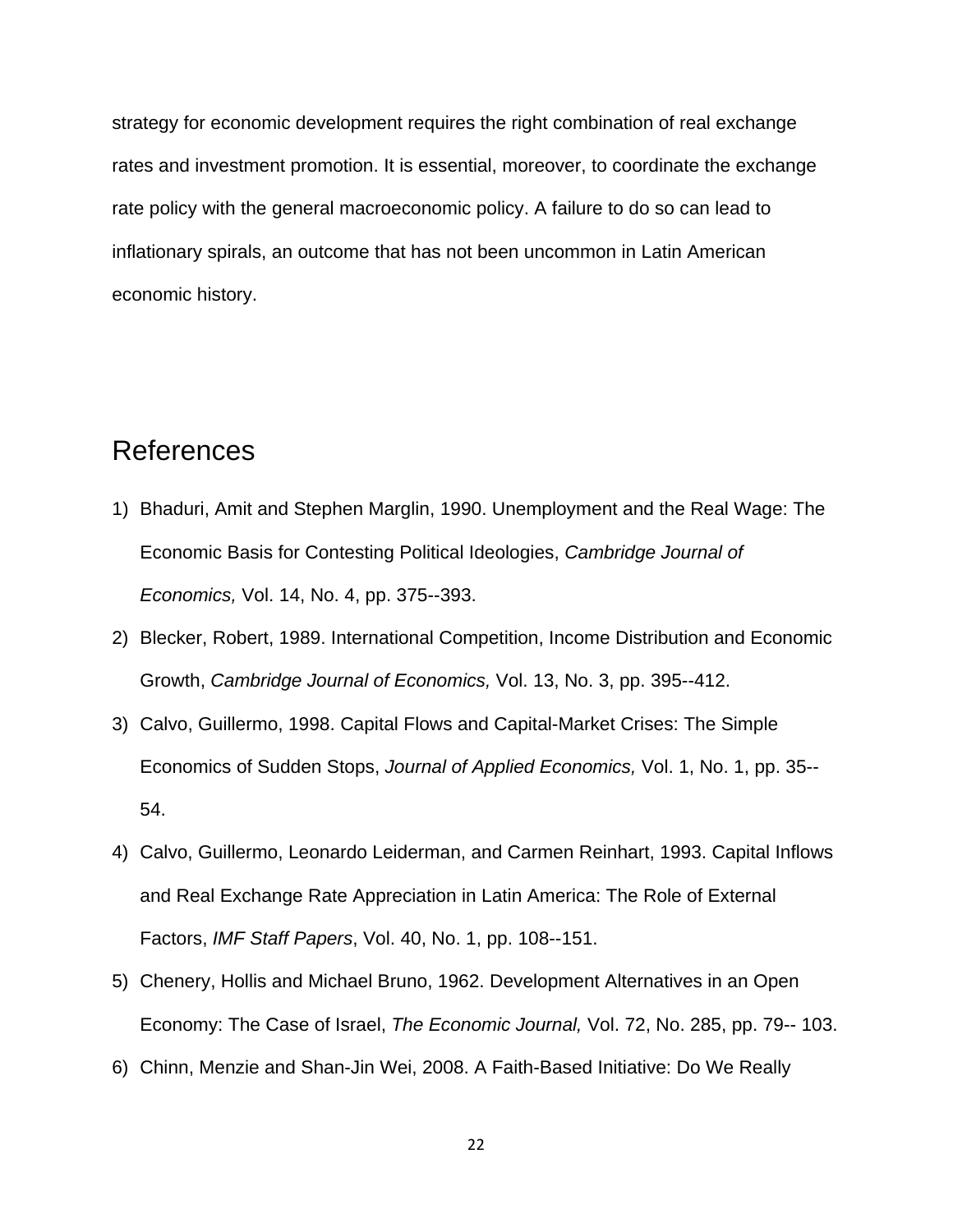Know that a Flexible Exchange Rate Regime Facilitates Current Account Adjustment, NBER Working Paper No. 14420.

- 7) de Melo, Jaime and Sherman Robinson, 1992. Productivity and Externalities: Models of Export-led Growth, *The Journal of International Trade and Economic Development*, Vol. 1, No. 1, pp. 41--68.
- 8) Desai, Padma and Jagdish Bhagwati, 1979. Three Alternative Concepts of Foreign Exchange Difficulties in Centrally Planned Economies, *Oxford Economic Papers*, Vol. 31, No. 3, pp. 358--368.
- 9) Diaz-Alejandro, Carlos F.D. ,1963. A Note on the Impact of Devaluation and the Redistributive Effect, *The Journal of Political Economy*, Vol. 71, No. 6, pp. 577-- 580.
- 10) Eichengreen, Barry, 2007. The Real Exchange Rate and Economic Growth, Working Paper No. 4, Commission on Growth and Development.
- 11) Feder, G., 1983. On exports and economic growth, *Journal of Development Economics*, Vol. 12, No. 1-2, pp. 59-73.
- 12) Findlay, Roland, 1971. The 'Foreign Exchange Gap' and Growth in Developing Economies, in *Trade, Balance of Payments and Growth: Papers in International Economics in Honor of Charles P. Kindleberger*: North-Holland Publishing Company, pp. 168--185.
- 13) Frenkel, Roberto and Martin Rapetti, 2009. A Developing Country View of the Current Global Crisis: What Should Not Be Forgotten and What Should Be Done, *Cambridge Journal of Economics*, Vol. 33, No. 4, pp. 685--702.
- 14) Frenkel, Roberto and Martin Rapetti, 2012. Exchange Rate Regimes in the Major Latin America Countries since the 1950s: Lessons from History, *Revista de Historia*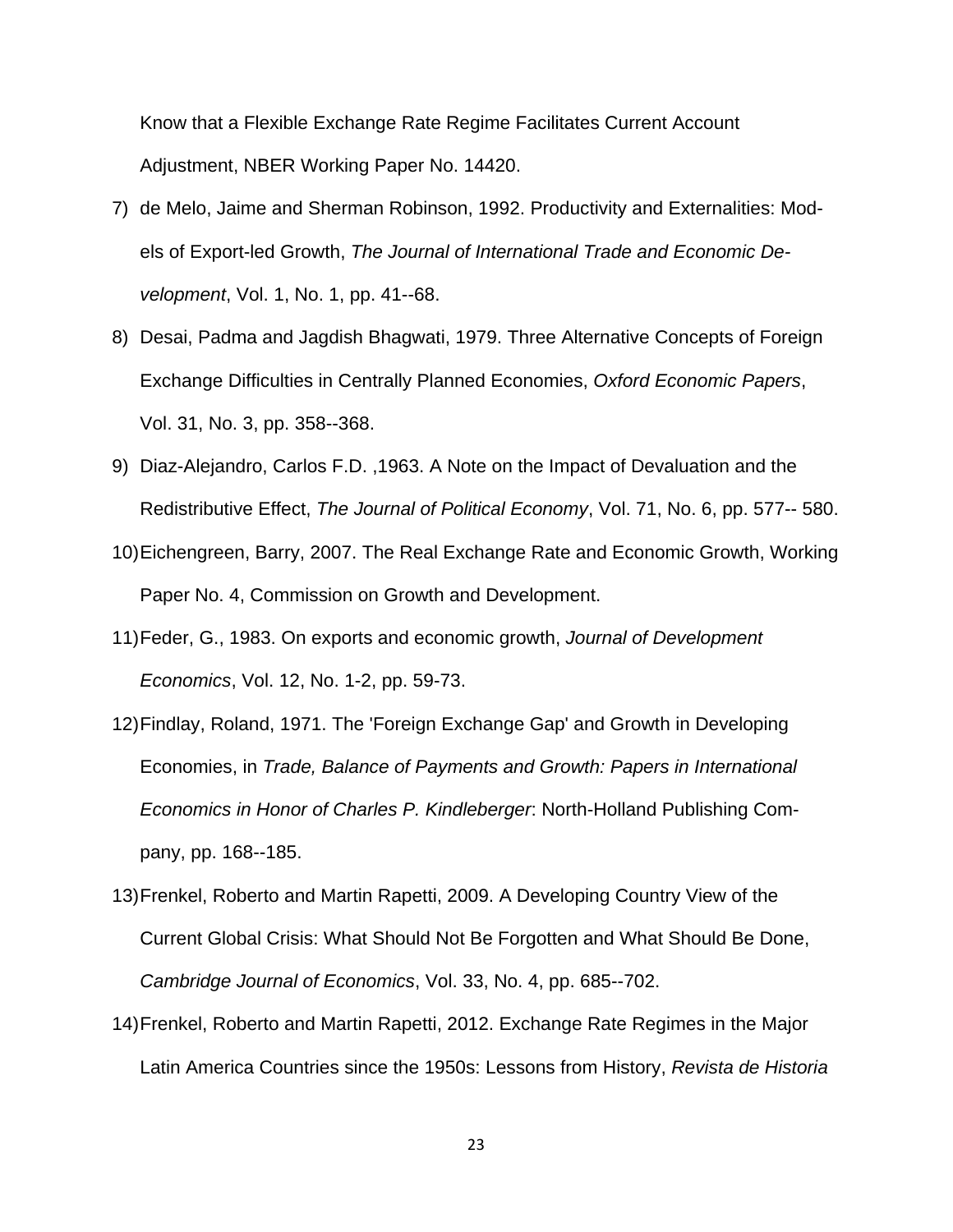*Económica-Journal of Iberian and Latin American Economic History*, forthcoming

- 15) Hein, Eckhard., Marc Lavoie., Till van Treeck, 2011.Some instability puzzles in Kaleckian models of growth and distribution: a critical survey, *Metroeconomica*, 63, No. 1, pp. 139-169.
- 16) Hirschman, Albert O., 1958. *The strategy of economic development:* Yale University Press.
- 17) Kaldor, Nicholas, 1966. Marginal productivity and the macroeconomic theories of distribution, *Review of Economic Studies*, 33, pp.309-19.
- 18) Krugman, Paul, 1987. The Narrow Moving Band, the Dutch Disease, and the Competitive Consequences of Mrs. Thatcher, *Journal of Development Economics*, Vol. 27, No. 1-2, pp. 41--55.
- 19) Levy-Yeyati, Eduardo and Federico Sturzenegger, 2009. Fear of Appreciation: Exchange Rate Policy as a Development Strategy, in Gil Hammond, Ravi Kanbur, and Eswar Prasad eds. *Monetary Policy Frameworks for Emerging Markets:* Edward Elgar Publishing, pp. 69--94.
- 20) Lucas, Robert E., 1988. On the mechanics of economic development, *Journal of Monetary Economics*, 22, pp. 3-42.
- 21) McKinnon, Roland, 1973. *Money and Capital in Economic Development:* Brookings Institution Press.
- 22) Montiel, Peter and Luis Serven, 2009. Real Exchange Rates, Saving, and Growth: Is There a Link?, Working Paper No. 46, Commission on Growth and Development.
- 23) Nakatani, Takeshi and Peter Skott, 2007. Japanese growth and stagnation." *Structural Change and Economic Dynamics,* 18, No. 3, pp. 306-332.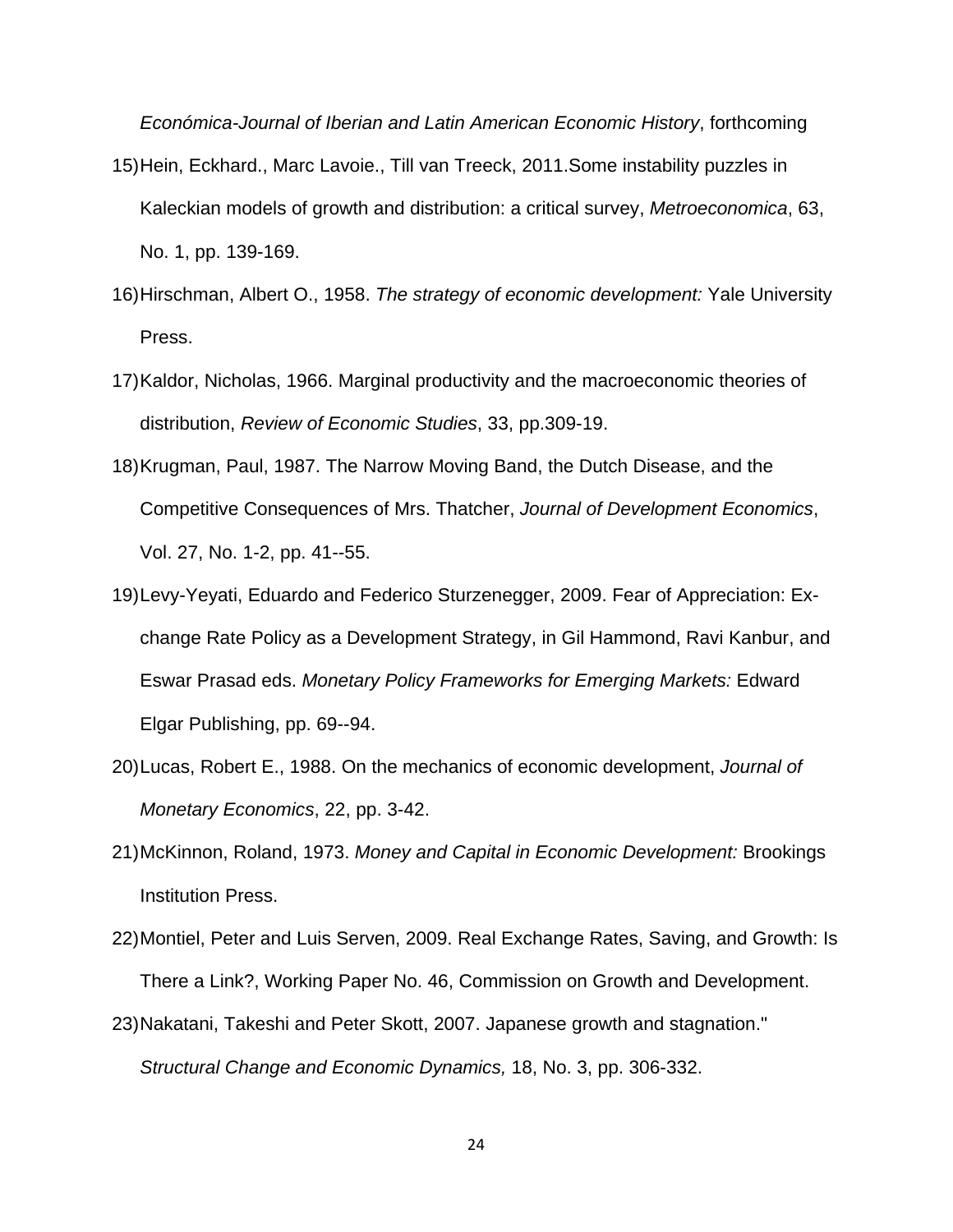- 24) Porcile, Gabriel and Gilberto T. Lima, 2010. Real Exchange Rate and Elasticity of Labour Supply in a Balance-of-Payments-Constrained Macrodynamics, *Cambridge Journal of Economics*, Vol. 34, No. 6, pp. 1019--1039.
- 25) Rapetti, Martin, 2011a. Macroeconomic policy coordination in a competitive real exchange rate strategy for development, Working Paper 2011-09, University of Massachusetts, Amherst, MA.
- 26) Rapetti, Martin, 2011b. The Real Exchange Rate and Economic Development, Doctoral Thesis, Department of Economics, University of Massachusetts, Amherst, MA.
- 27) Rapetti, Martin, Peter Skott, and Arslan Razmi, 2011. The Real Exchange Rate and Economic Growth: Are Developing Countries Special?, Working Paper 2011-09, Department of Economics, University of Massachusetts Amherst.
- 28) Razmi, Arslan, Martin Rapetti, and Peter Skott, 2012. The Real Exchange Rate and Economic Development, *Structural Change and Economic Dynamics,* 23, No. 1, pp. 151– 169.
- 29) Rodrik, Dani, 2008. The real exchange rate and economic growth, *Brookings Papers on Economic Activity*, Vol. 2, pp. 365--412.
- 30) Ros, Jaime, 2001. *Development Theory and the Economics of Growth:* University of Michigan Press.
- 31) Ros, Jaime and Peter Skott, 1998. Dynamic effects of trade liberalization and currency overvaluation under conditions of increasing returns, *The Manchester School,* Vol. 66, No. 4, pp. 466--489.
- 32) Skott, Peter, 1981. On the `Kaldorian Saving Function'." *Kyklos*, 34, pp. 563-81.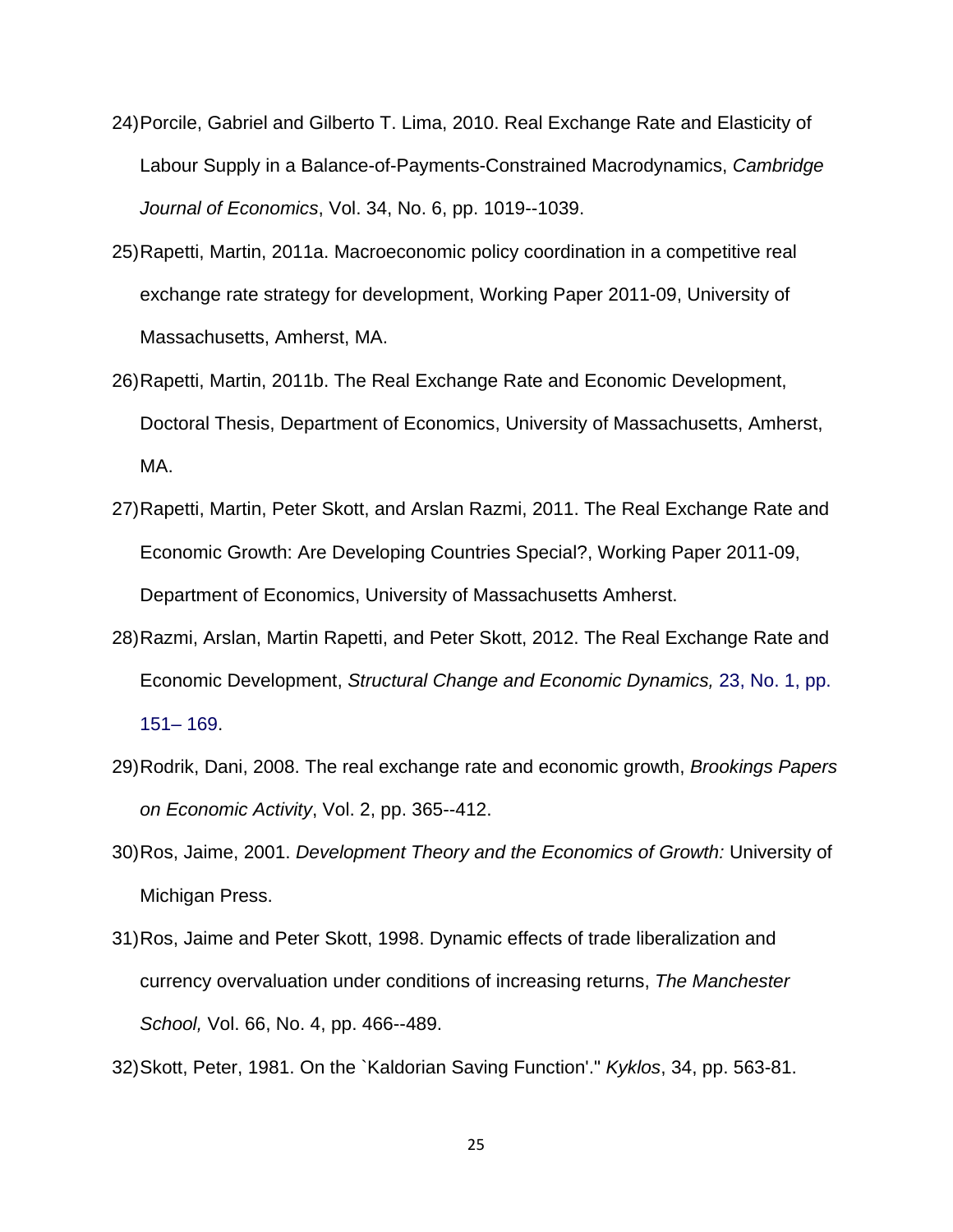- 33) Skott, Peter, 2012a. Theoretical and empirical shortcomings of the Kaleckian investment function, *Metroeconomica*, 63, No. 1, pp. 109-138.
- 34) Skott, Peter, 2012b. Pluralism, the Lucas critique, and the integration of macro and micro. Working Paper 2012-04,.University of Massachusetts Amherst.
- 35) Skott, Peter. and Ben Zipperer, 2010. An empirical evaluation of three post-Keynesian models. Working Paper 2010-08,.University of Massachusetts Amherst.
- 36) Taylor, Lance, 1998. Capital Market Crises: Liberalisation, Fixed Exchange Rates and Market-Driven Destabilisation, *Cambridge Journal of Economics*, Vol. 22, No. 6, pp. 663--676.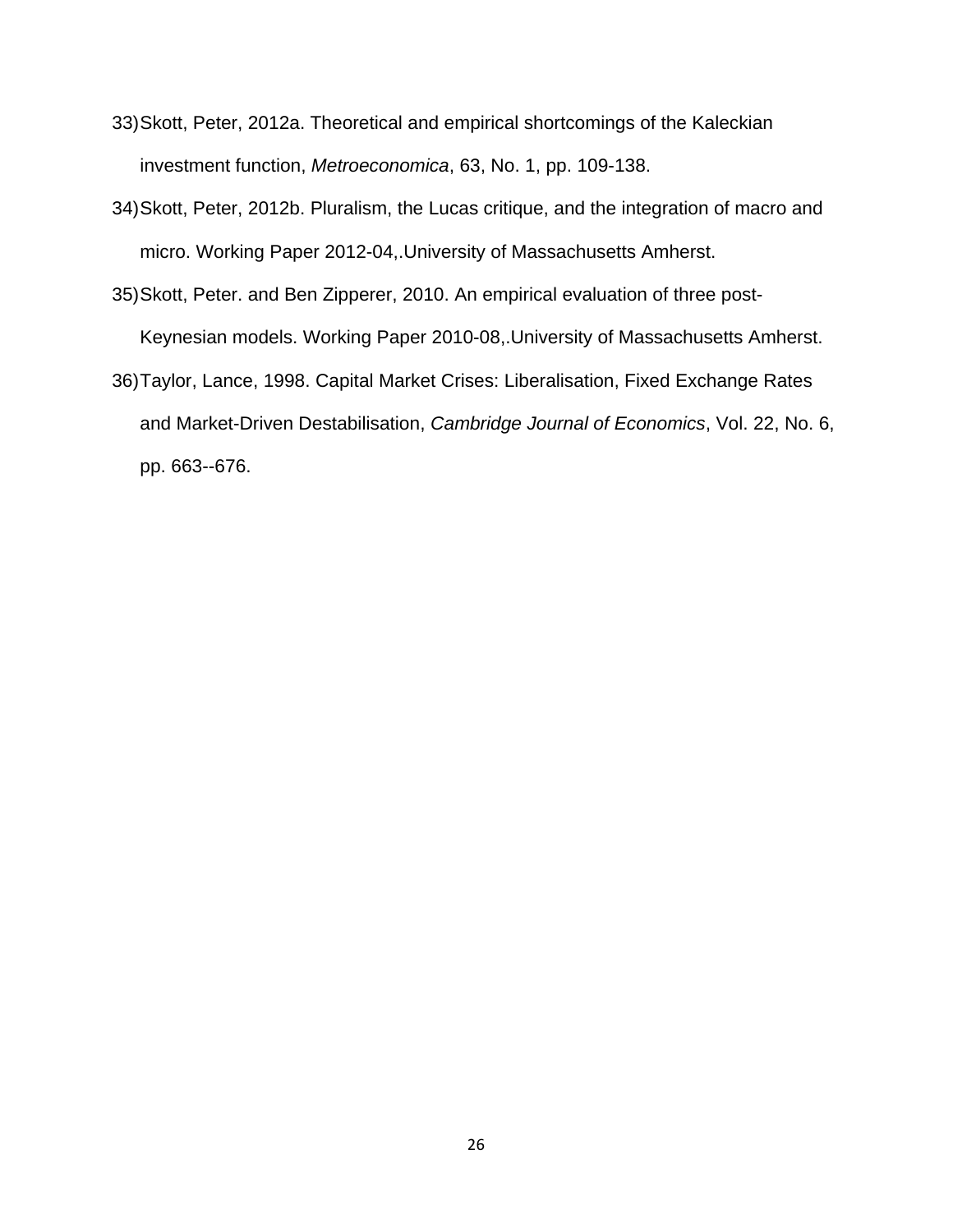#### **Endnotes:**

 <sup>1</sup>This paper is based on a presentation at the conference on ``Inflación y Crecimiento Económico: Evaluación y Perspectivas, Puebla, November 2011. We thank participants at the conference for helpful comments.

<sup>2</sup>Department of Economics, University of Massachusetts Amherst; pskott@econs.umass.edu

<sup>3</sup>Department of Economics, CEDES and University of Buenos Aires, Argentina; m.g.rapetti@gmail.com

<sup>4</sup>Department of Economics, University of Massachusetts Amherst; arazmi@econs.umass.edu

<sup>5</sup>Whether modern tradables are effectively the locus of increasing returns and thus the engine of economic growth remains controversial in terms of empirical evidence (Eichengreen, 2007). This does not necessarily undermine explanations based on the productivity channel. Economies of scale can result from horizontal and vertical linkages in domestic production *a la* Hirschman (1958). A higher RER would improve relative tradable profitability, but this profitability redistribution would not necessarily cancel out. Depending on the nature of domestic production linkages, the improvement in tradable profitability may more than offset the harm to the non-tradable sector.

 $6$ This issue has been examined extensively in Kaleckian models; e.g. Bhaduri and Marglin 1990, and Blecker, 1989. In these models both both expansionary and contractionary cases are possible.

 $7$ Razmi et al. (2012) develop a slightly more general version of the model in section 3 which includes attention to short-run issues. The paper finds robust evidence in favor of the idea that a higher RER fosters investment growth in panel data tests with a large sample of countries. The relation between output growth and the RER is examined in Rapetti et al. (2012)

 $8$ This assumption excludes the Kaleckian models. See Skott (2012a, 2012b) for a recent critique of Kaleckian models; Hein et a. (2012) present a recent defense of the models.

 $9$ This specification has a long tradition in neo-Marxian and post-Keynesian theory. Kaldor's justification -- the "neo-Pasinetti theorem" -- is an early post-Keynesian example of stock-flow consistent modeling (Kaldor 1966, Skott 1981). Mainstream Ramsey models of intertemporal optimization also imply a profit effect on saving, but for different reasons.

 $10$ The short-run dynamics are different, and the cyclical patterns in mature economies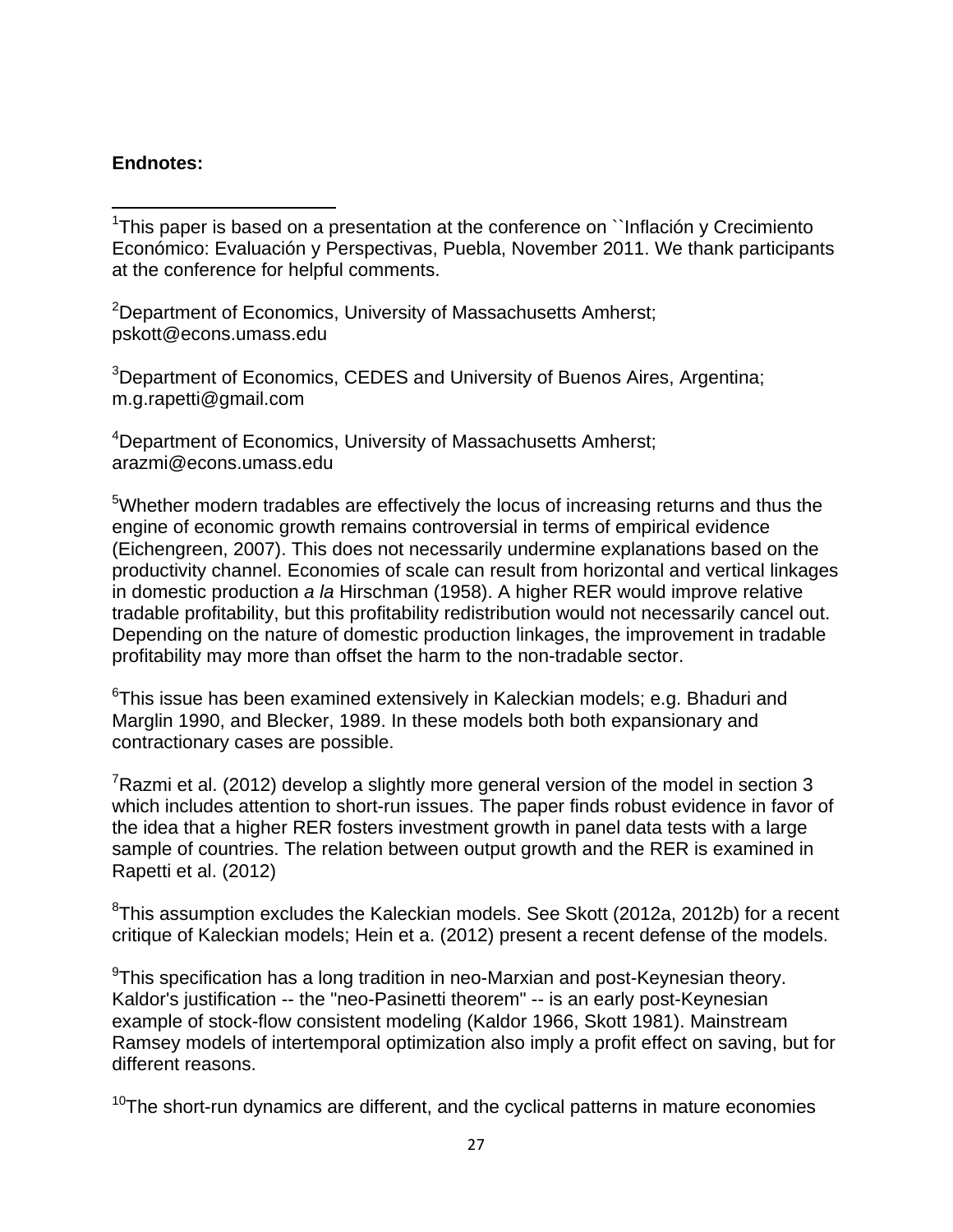<u> Andrewski politika (za obrazu za obrazu za obrazu za obrazu za obrazu za obrazu za obrazu za obrazu za obrazu</u> favor the Kaldorian interpretation; see Skott and Zipperer (2010). Nakatani and Skott 2007 use the Kaldorian model to give a unified account of Japanese growth (pre 1990) and stagnation (post 1990).

 $11$ The gross substitutabilty assumption would be questionable if modern-sector profits

were the main source of formal-good consumption (an increase in *p* raises modernsector profits). Empirically, however, the assumption is likely to hold: most developing countries have a large traditional sector and/or consumption of formal goods by workers. (Our simplifying assumption that workers consume only traditional goods could easily be relaxed; see Razmi et al., 2012).

<sup>12</sup>Multiply (10) by  $p$ ; add the resulting equation to (11) and rearrange.

 $13$ The informal sector is modeled here as a market sector; a separate, non-market, subsistence sector could be included.

<sup>14</sup>These conditions are sufficient, but not necessary.

 $15$ It should be noted that a fall in the saving rate (corresponding to expansionary fiscal policies) will raise the required RER *q* in equation (17) for any given value of the growth rate *g* . This is important because the severity of any inflationary problems is likely to be directly related to magnitude of the devaluation.

<sup>16</sup>See Frenkel and Rapetti (2012) for a historical analysis of the effect of RER levels on economic performance in Latin America.

<sup>17</sup>See Taylor (1998) and Frenkel and Rapetti (2009) for analysis of these boom-bust dynamics.

 $18$ Exchange rate policy shifted to a fixed regime in 1970, when Salvador Allende took office.

 $19$ For a detailed analysis of these experiences see Rapetti (2011b), chapter 5.  $20$ See Rapetti (2011b), chapter 5 for details.

 $21$ Even Lucas (1988, section 5) has recognized this although he is quick to dismiss the practical relevance.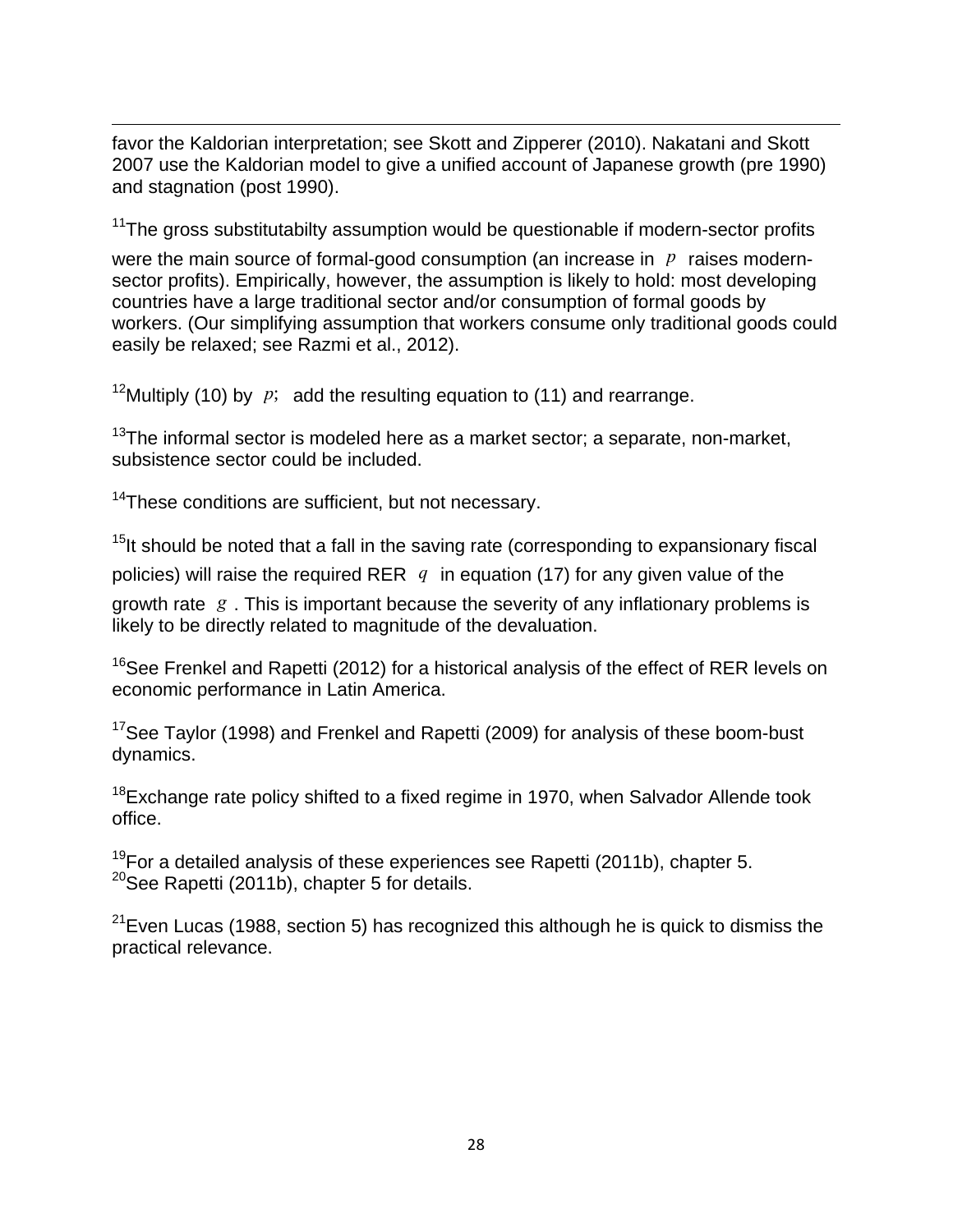

**Figure 1: Channels linking RER levels and economic growth**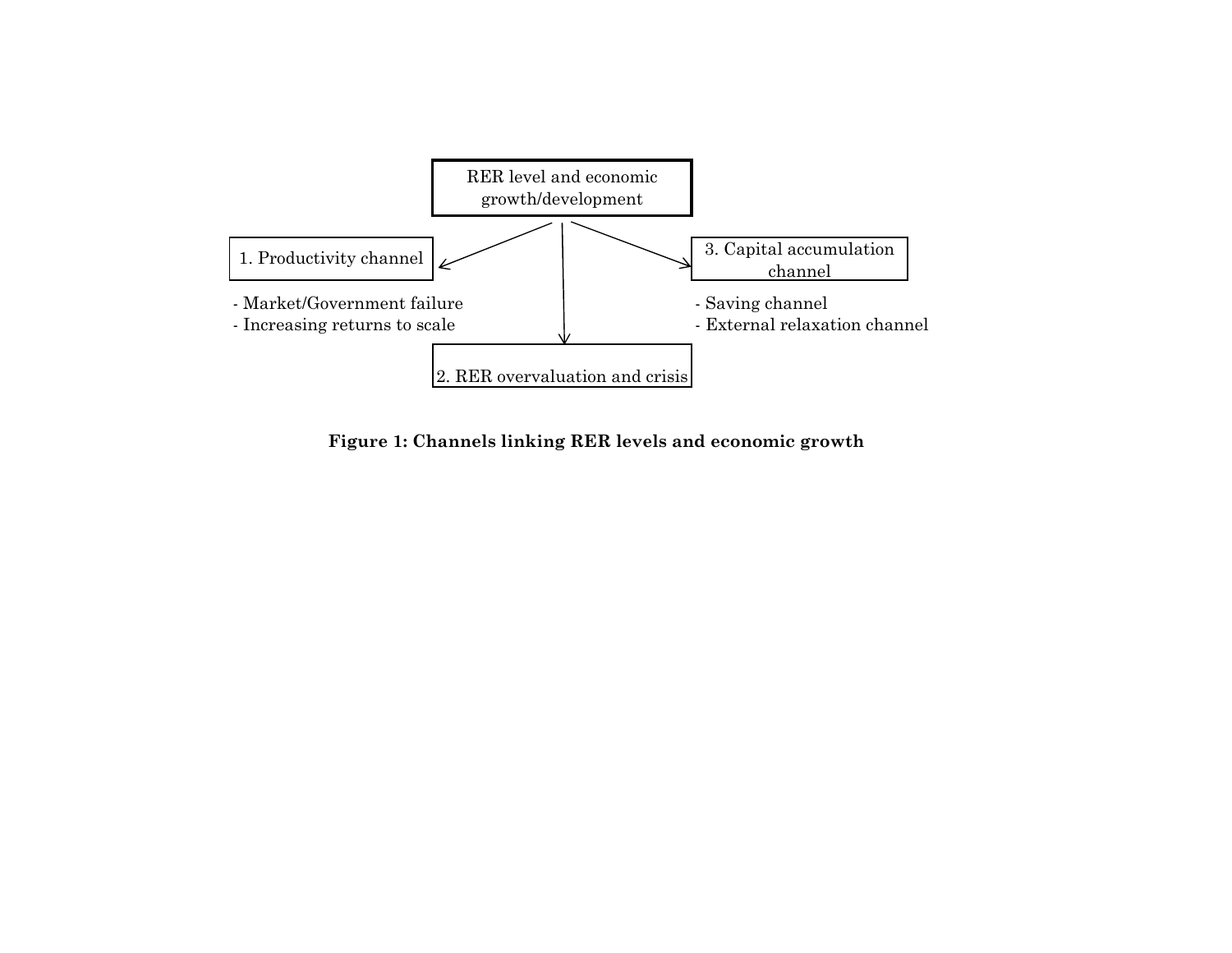

**Figure 2: Two‐sector equilibrium**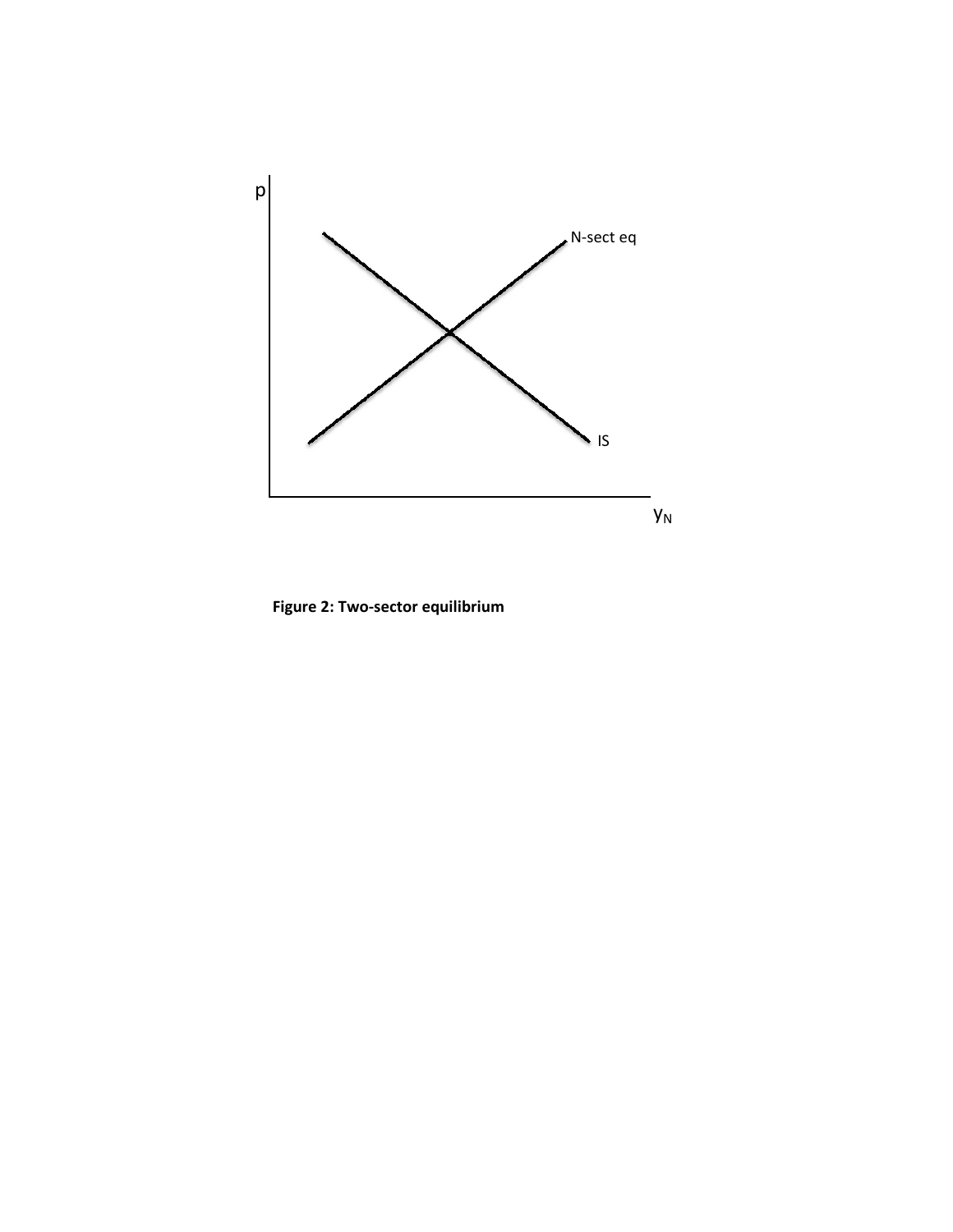

**Figure 3a: Upward shift in g‐function**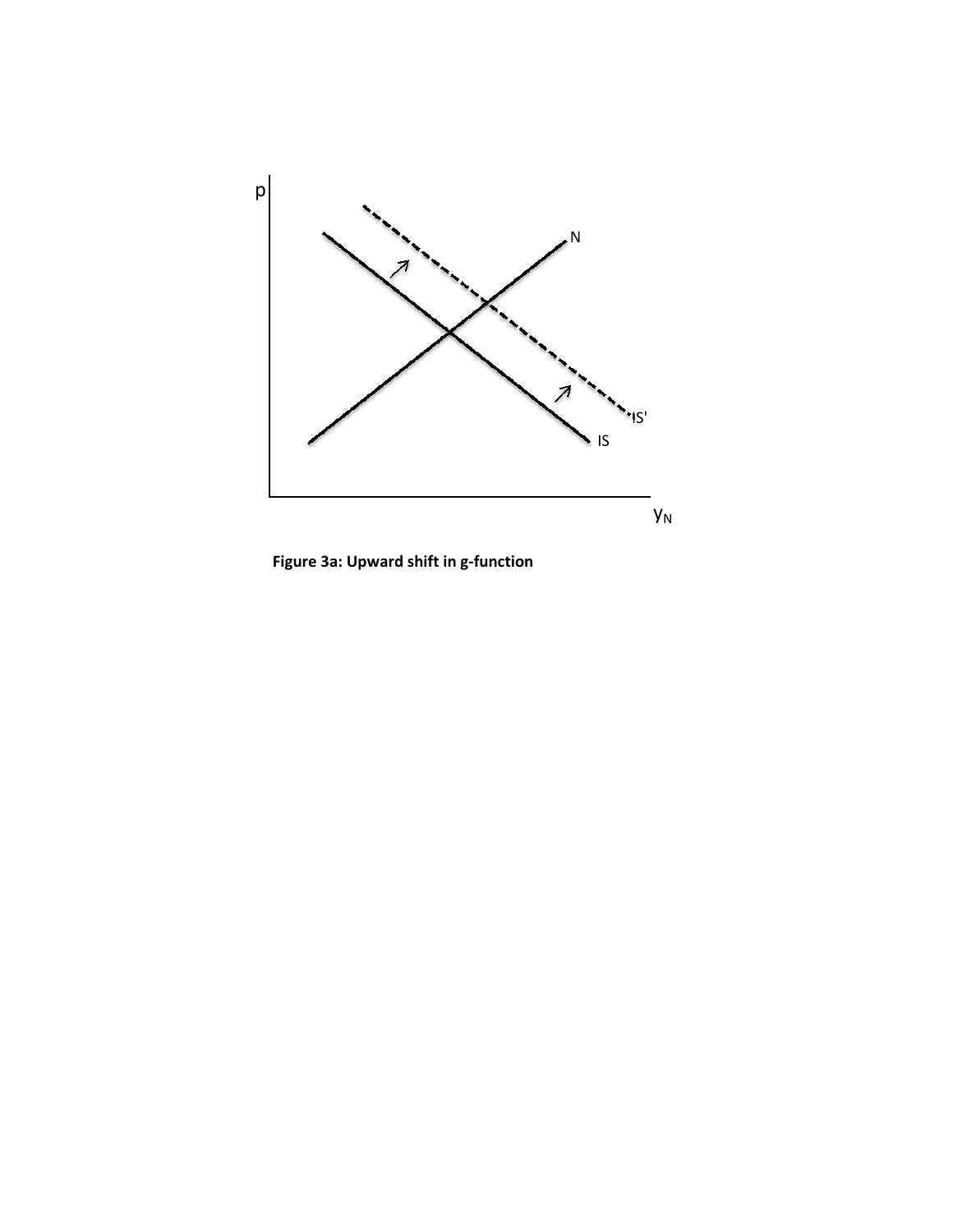

**Figure 3b: Reduction in s**